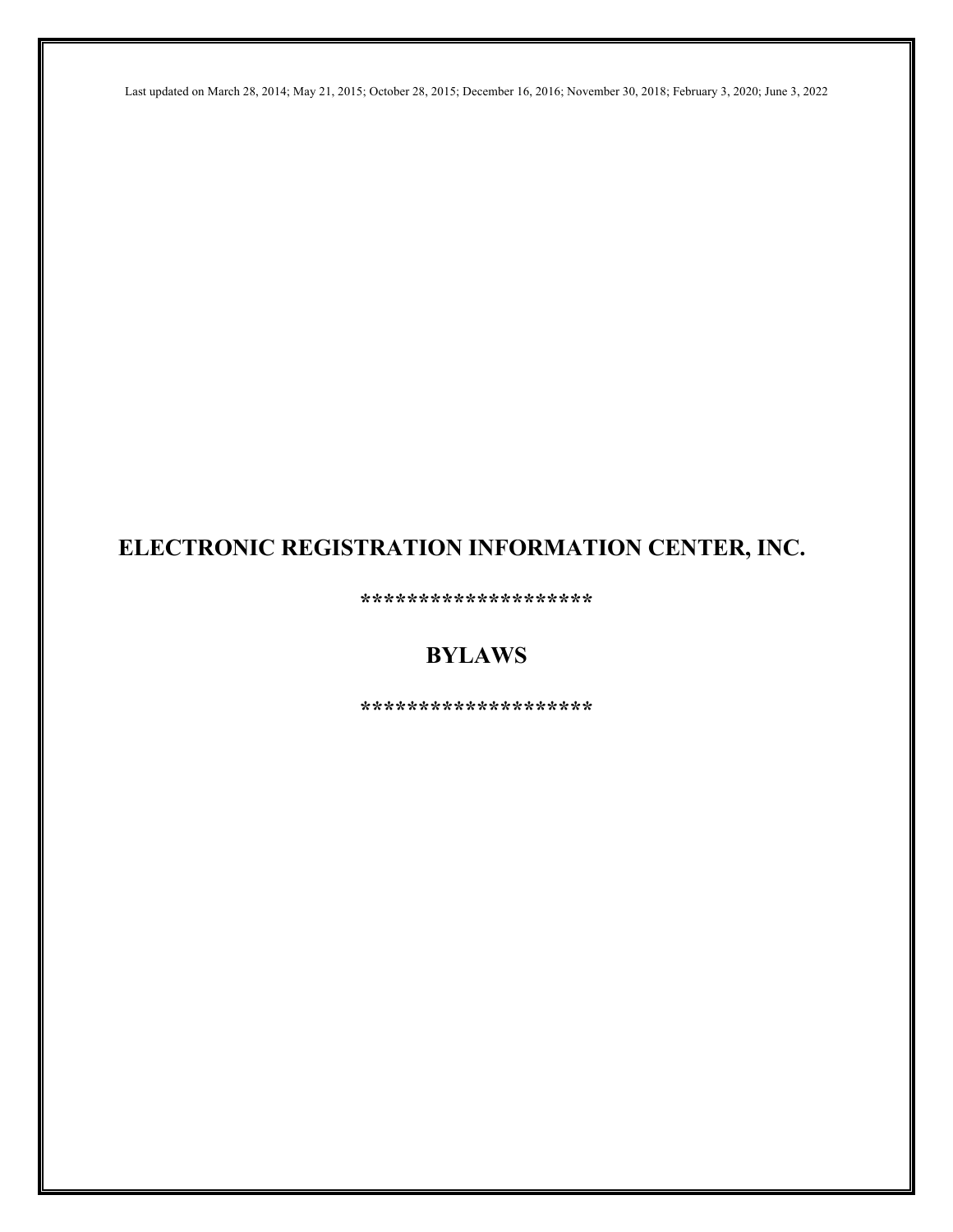# **TABLE OF CONTENTS**

# Page

| <b>ARTICLE I</b>   |                                                                  |
|--------------------|------------------------------------------------------------------|
| Section 1.         |                                                                  |
| <b>ARTICLE II</b>  |                                                                  |
| Section 1.         |                                                                  |
| Section 2.         |                                                                  |
| Section 3.         |                                                                  |
| Section 4.         |                                                                  |
| Section 5.         |                                                                  |
| Section 6.         |                                                                  |
| Section 7.         |                                                                  |
| Section 8.         |                                                                  |
| Section 9.         |                                                                  |
| Section 10.        |                                                                  |
| Section 11.        |                                                                  |
| Section 12.        |                                                                  |
| Section 13.        |                                                                  |
| <b>ARTICLE III</b> |                                                                  |
| Section 1.         |                                                                  |
| Section 2.         |                                                                  |
| Section 3.         |                                                                  |
| Section 4.         |                                                                  |
| Section 5.         |                                                                  |
| Section 6.         |                                                                  |
| Section 7.         |                                                                  |
| Section 8.         |                                                                  |
| Section 9.         |                                                                  |
| Section 10.        | Written Consent of Directors; Meetings by Conference Telephone 5 |
| Section 11.        |                                                                  |
| <b>ARTICLE IV</b>  |                                                                  |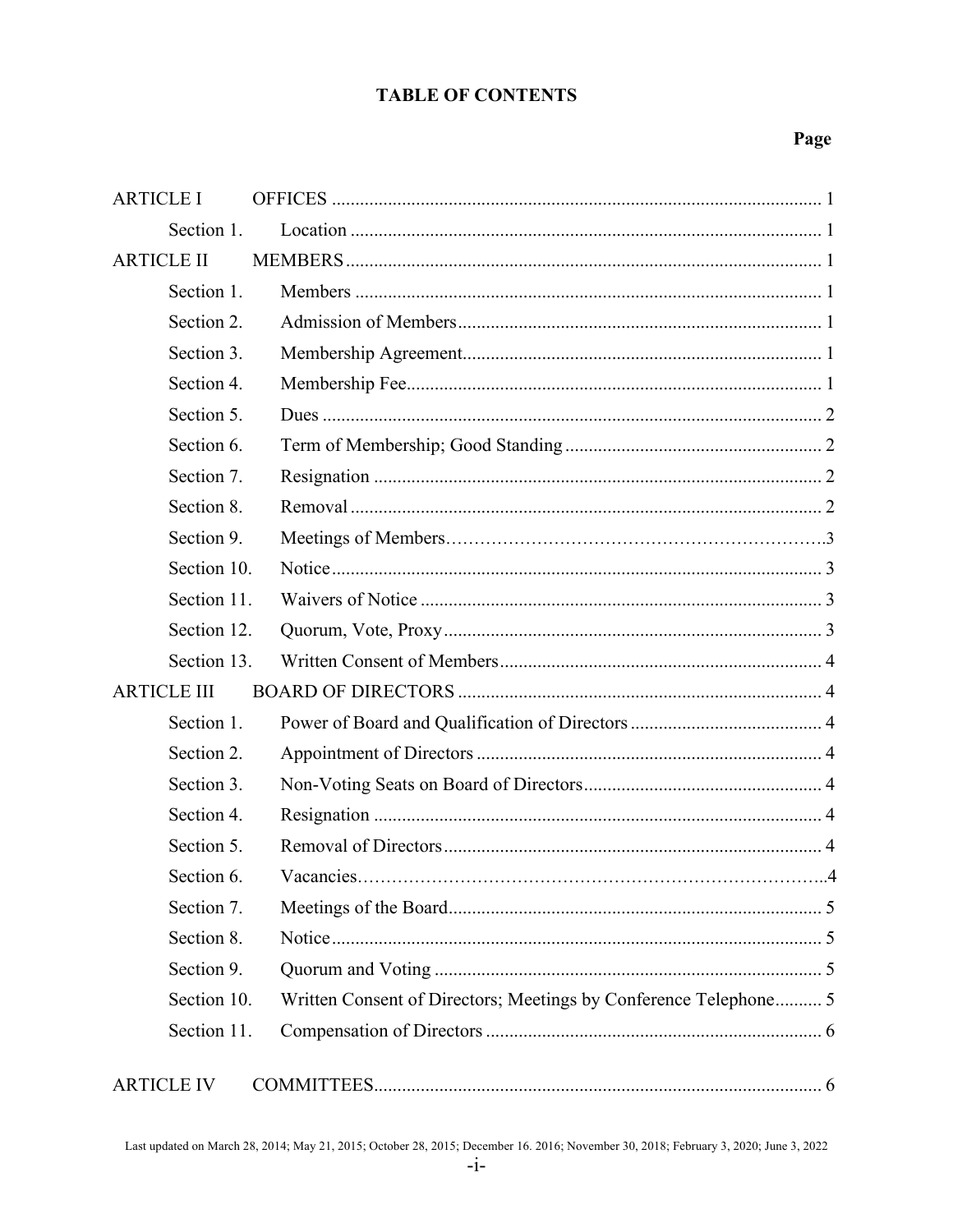# **TABLE OF CONTENTS** (continued)

# **Page**

| Section 1.       |                                                                |
|------------------|----------------------------------------------------------------|
| Section 2.       |                                                                |
| Section 3.       |                                                                |
| Section 4.       |                                                                |
| Section 5.       |                                                                |
| Section 6.       |                                                                |
| Section 7.       |                                                                |
| <b>ARTICLE V</b> |                                                                |
| Section 1.       |                                                                |
| Section 2.       |                                                                |
| Section 3.       |                                                                |
| Section 4.       |                                                                |
| Section 5.       |                                                                |
| Section 6.       |                                                                |
| <b>ARTICLE V</b> |                                                                |
| Section 1.       |                                                                |
| Section 2.       |                                                                |
| Section 3.       |                                                                |
| Section 4.       |                                                                |
| Section 5.       | Amendments to Certificate, Bylaws and Membership Agreement  10 |
| Section 6.       |                                                                |
| Section 7.       |                                                                |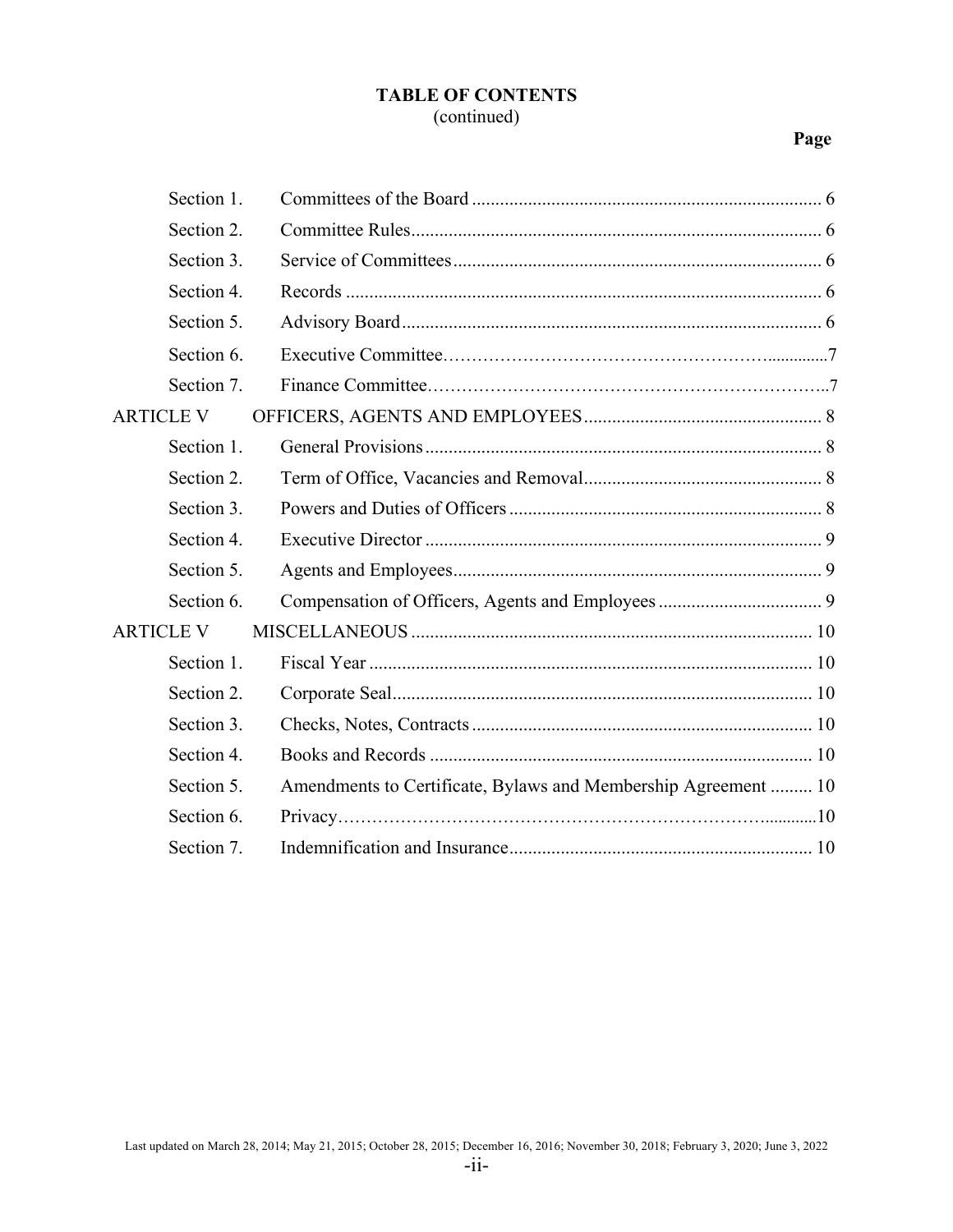Last updated on March 28, 2014; May 21, 2015; October 28, 2015; December 16, 2016; November 30, 2018; February 3, 2020; June 3, 2022

### **ELECTRONIC REGISTRATION INFORMATION CENTER, INC.**

#### \*\*\*\*\*\*\*\*\*\*\*\*\*\*\*\*\*\*\*\*

#### **BYLAWS** \*\*\*\*\*\*\*\*\*\*\*\*\*\*\*\*\*\*\*\*

#### **ARTICLE I**

#### **Offices**

**Section 1. Location.** The principal office of Electronic Registration Information Center, Inc. (the "Corporation") shall be located within or without the State of Delaware, at such place as the Board of Directors shall from time to time designate. The Corporation may also maintain additional offices at such other places as the Board of Directors may from time to time designate. The Corporation shall have and maintain within the State of Delaware a registered office at such place as may be designated by the Board of Directors.

#### **ARTICLE II**

#### **Members**

**Section 1. Members.** The members of the Corporation shall consist solely of state, territorial governmental units, or the District of Columbia. Each member shall be represented by the chief election official or a chief election official's designee to act on the member's behalf for all purposes related to the Corporation, including service on the Board of Directors or as an Officer (the "Member Representative"). A chief election official may designate a new or replacement Member Representative at any time for any reason, at their discretion, upon written or electronic notice to the ERIC Executive Director who shall, in turn, notify the Membership.

**Section 2. Admission of Members.** Any jurisdiction seeking membership shall apply to the Executive Director of ERIC. The Executive Director shall provide written notice to the Membership of ERIC's intent to admit a new jurisdiction, and members shall have five (5) business days to submit objections to the Executive Director in writing. If there are no objections, the new jurisdiction shall be automatically admitted to Membership effective upon execution of the Membership Agreement and payment of the Membership Fee as required by Article II, Section 4 of these Bylaws. If one or more members object to the admission of the new jurisdiction, then the jurisdiction shall be admitted to Membership upon a majority vote of the entire Board of Directors, effective upon execution of the Membership Agreement and payment of the Membership Fee.

**Section 3. Membership Agreement.** Each member shall sign a Membership Agreement that sets forth the terms and conditions of membership in the Corporation, which is attached as Exhibit A to these Bylaws.

**Section 4. Membership Fee.** Upon admission and execution of the Membership Agreement, each member shall pay a one-time Membership Fee of \$25,000 to the Corporation.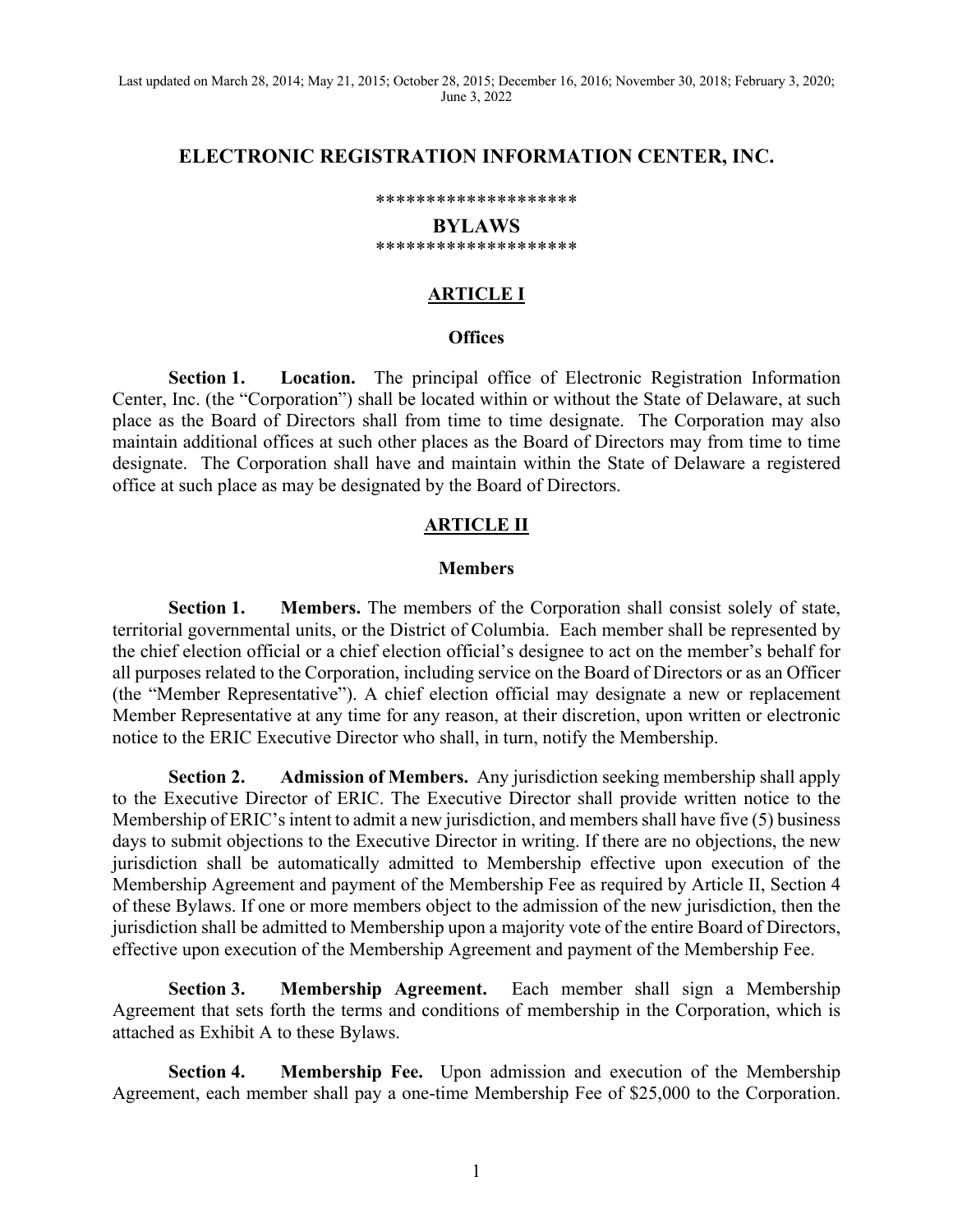With respect to individual members, the schedule for payment of the Membership Fee may be modified by the Board of Directors.

**Section 5. Dues.** Each member shall pay annual Membership Dues. Each year, the Membership shall approve the annual dues (the "Dues Schedule"), which shall form the basis of the Corporation's budget to be set annually by the Board of Directors. The Dues Schedule may be amended, modified, or substituted by a vote of the Membership, however, the schedule for payment of dues by individual members may be modified by the Board of Directors. The Executive Director shall set the schedule for payment of Membership Dues in accordance with section 1 of the Membership Agreement. Any member of the Corporation who is delinquent in the payment of Membership Dues shall be notified of the delinquency and suspended from certain privileges of membership as provided for in the Membership Agreement. If dues are ninety (90) days delinquent, the delinquent member shall forfeit all rights and privileges of membership and be automatically removed from Membership. No dues will be refunded after payment, absent an overpayment or other payment error.

**Section 6. Term of Membership; Good Standing.** Members shall remain members provided they remain in good standing with the Corporation. Each member shall remain in good standing by complying with all of the terms and conditions of the Membership Agreement and paying annual dues on a timely basis, as described in Section 5 of this Article. A member that is out of compliance with the requirements for good standing may be subject to removal, including automatic removal, as set forth in Section 8 of this Article.

**Section 7. Resignation.** A member may resign by mailing or delivering written notice to the Secretary of the Corporation and ERIC's Executive Director, who shall, in turn, notify the Membership. A member must provide a minimum of 91 days notice before their resignation is effective, provided however, that any notice of resignation that would otherwise become effective during the 91 days preceding a federal general election will not be effective until the first business day following the federal general election. Any paid Membership Dues will not be refunded, and a member shall be responsible and liable for any dues assessed prior to notice being received. However, if a member who has resigned reapplies for membership in the same fiscal year, dues previously paid will be credited to their Membership Dues for that fiscal year. If the sole reason for member's resignation is a material breach by ERIC of the Membership Agreement, member may not issue a notice of resignation in accordance with this section unless a) it has provided written notice to ERIC of the alleged breach; and b) within thirty (30) days (or such other time specified in the Membership Agreement) of receiving such notice from member, ERIC is unable to cure the breach or determines the breach cannot be cured.

### **Section 8. Removal.**

**(a) Automatic Removal:** A member shall be automatically removed from Membership for failure to comply with the "automatic removal" provisions as set forth herein or in the Membership Agreement. Such automatic removal shall be effective upon written notice by the Chair of the Board of Directors and/or ERIC's Executive Director to the non-compliant member.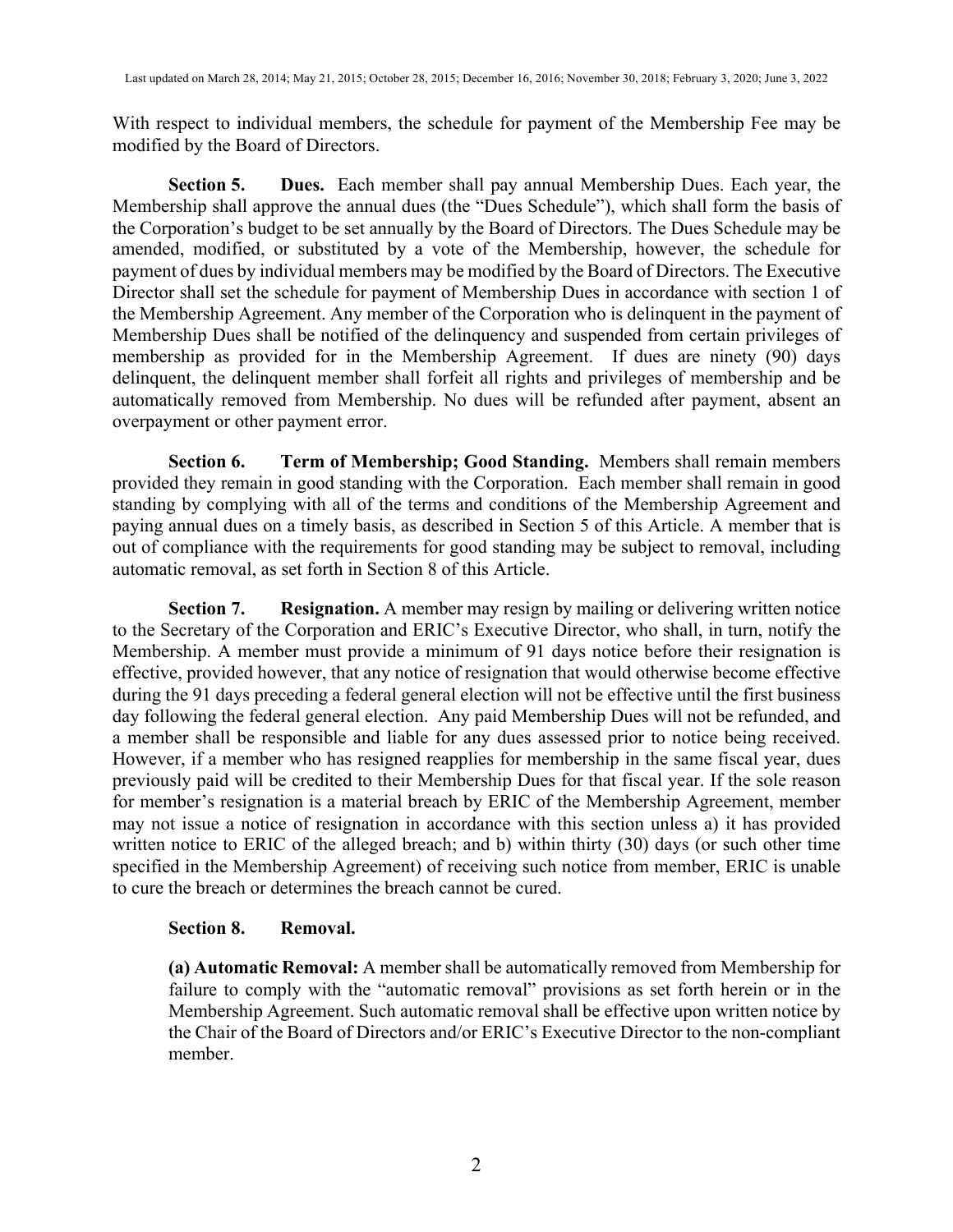**(b) Other Grounds for Removal:** Any member may be removed at any time, with or without cause, by a three-fourths vote of the entire Board of Directors. The Board of Directors may vote to remove a member solely for a breach of the provisions of the Membership Agreement (with the exception of those provisions that trigger automatic removal) only if the breach cannot be cured or, if curable, is not cured by the member within thirty (30) days (or such other time as may be specified in the Membership Agreement) of receiving notice of the breach from the Corporation.

**(c) Dues Upon Removal:** Any paid dues will not be refunded following removal.

**(d) Readmission to Membership:** After termination of membership pursuant to this Section, the member may reapply for membership at any time, without penalty, subject to remedying the cause for termination. Any dues assessed to the member upon reapplication shall be credited the amount of dues paid previously for the same fiscal year.

**Section 9. Meetings of the Members.** An annual meeting of the members shall be held each year at such time and place as shall be fixed by the Board of Directors for the appointment of directors, as necessary, and the transaction of other business as may properly come before the members.

Regular or special meetings of the members may be held at such times as may be fixed by the Board of Directors. The annual meeting of the members shall be open to the public, except as provided by law.

Meetings of the members may be held at such places within or without the State of Delaware as may be fixed by the Board of Directors for annual and regular meetings and in the notice of meeting for special meetings. The Board of Directors may authorize that meetings of the members may be held by means of remote communication in accordance with Section 211(a)(2) of the General Corporation Law of the State of Delaware, and other applicable laws. Minutes of any meeting of the Membership shall be published following the meeting.

**Section 10. Notice.** Annual and special meetings of the members shall be held upon at least ten (10) days' notice by first-class mail, personal delivery, or by telephone, facsimile, electronic transmission or other similar means of communication to the members, and publication by appropriate means. The notice shall be given by or at the direction of the Chair or the Secretary, who shall call a meeting on the request of two or more directors, or a majority of the entire Membership. In the case of a meeting at which amendments to the Certificate of Incorporation, bylaws or Membership Agreement will be submitted to the members, the notice of such meeting shall set forth the proposed amendment or a summary of the changes to be effected thereby.

**Section 11. Waivers of Notice.** Whenever any notice is required to be given to a member, a waiver thereof in writing, signed by the person or persons entitled to such notice, or by electronic transmission, whether before or after the time stated therein, shall be equivalent to the giving of such notice. Such waiver need not specify the purpose or purposes of the meeting.

**Section 12. Quorum, Vote, Proxy.** A majority of the members of the Corporation, as represented by their respective Member Representatives, shall constitute a quorum at a meeting of members, and the affirmative vote of a majority of such members present at the meeting and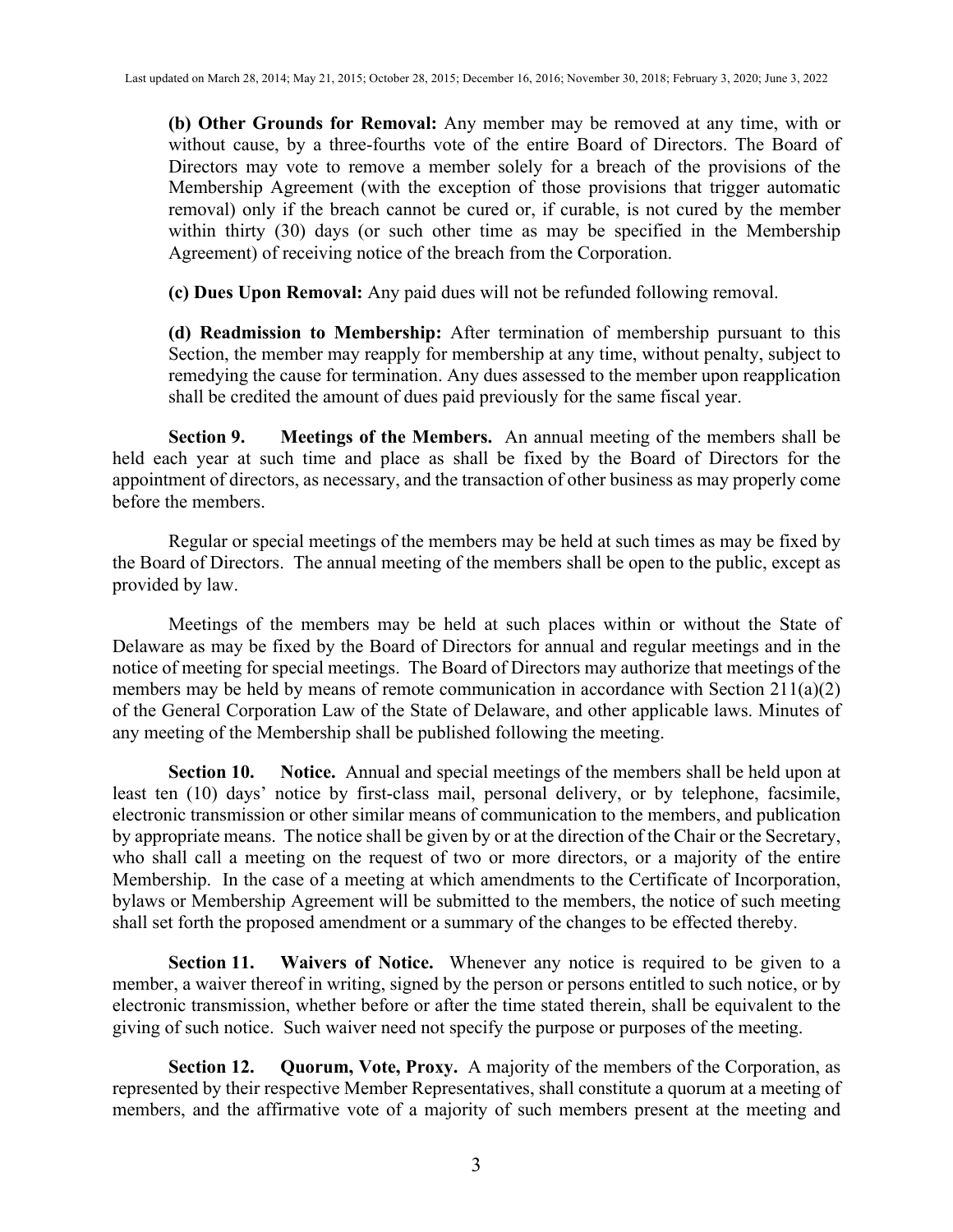entitled to vote on the subject matter shall be the act of the members, except as otherwise provided herein. As permitted by Delaware law, a member entitled to vote on matters reserved to the Membership may do so by identifying a proxy for the Member Representative, who shall be a part of the Member Representative's staff or department. The Member Representative shall provide written notice to ERIC's Executive Director of the proxy within a reasonable period of time in advance of the meeting of the members.

**Section 13. Written Consent of Members.** Any action required or permitted to be taken at a meeting of the members may be taken without a meeting if the members having not less than the minimum number of votes that would be necessary to authorize or take such action at a meeting of the members consent in writing or by electronic transmission to the adoption of a resolution authorizing such action. Each resolution so adopted and the writings or electronic transmissions evidencing such consent by the members shall be filed with the minutes of the proceedings of the members.

# **ARTICLE III**

# **Board of Directors**

**Section 1. Power of Board and Qualification of Directors.** The business and affairs of the Corporation shall be managed by or under the direction of its Board of Directors.

**Section 2. Appointment of Directors.** All members of the Corporation have a right to appoint their Member Representative to serve as a director on the Board of Directors. Upon admission to Membership under Article II, Section 2 or in the event of a vacancy, member shall inform ERIC's Executive Director in writing whether it wishes to have its Member Representative serve or continue to serve on the Board of Directors. Declining to have a Member Representative serve on the Board of Directors shall have no effect on the Member's other rights under these Bylaws, and such member shall have the right to appoint or reinstate their Member Representative to the Board of Directors at any time by providing written notice to ERIC's Executive Director who shall, in turn, notify the Board of Directors.

**Section 3. Non-Voting Seats on Board of Directors.** The Board of Directors may include up to two non-voting members of the Board for individuals who are experts in voting and elections but not governmental employees. Such non-voting directors shall serve two-year, renewable terms.

**Section 4. Resignation.** Any director may resign from office at any time by delivering a resignation in writing to the Corporation. Such resignation shall take effect at the time specified therein, and unless otherwise specified, acceptance of such resignation shall not be necessary to make it effective.

**Section 5. Removal of Directors.** Any director may be removed from office at any time, with or without cause, by a vote of three-fourths of the entire Board of Directors.

**Section 6. Vacancies.** If a Member Representative position on the Board of Directors becomes vacant for any reason including resignation or removal, the chief election official shall appoint a replacement in accordance with Article II, section 1 and shall notify the Executive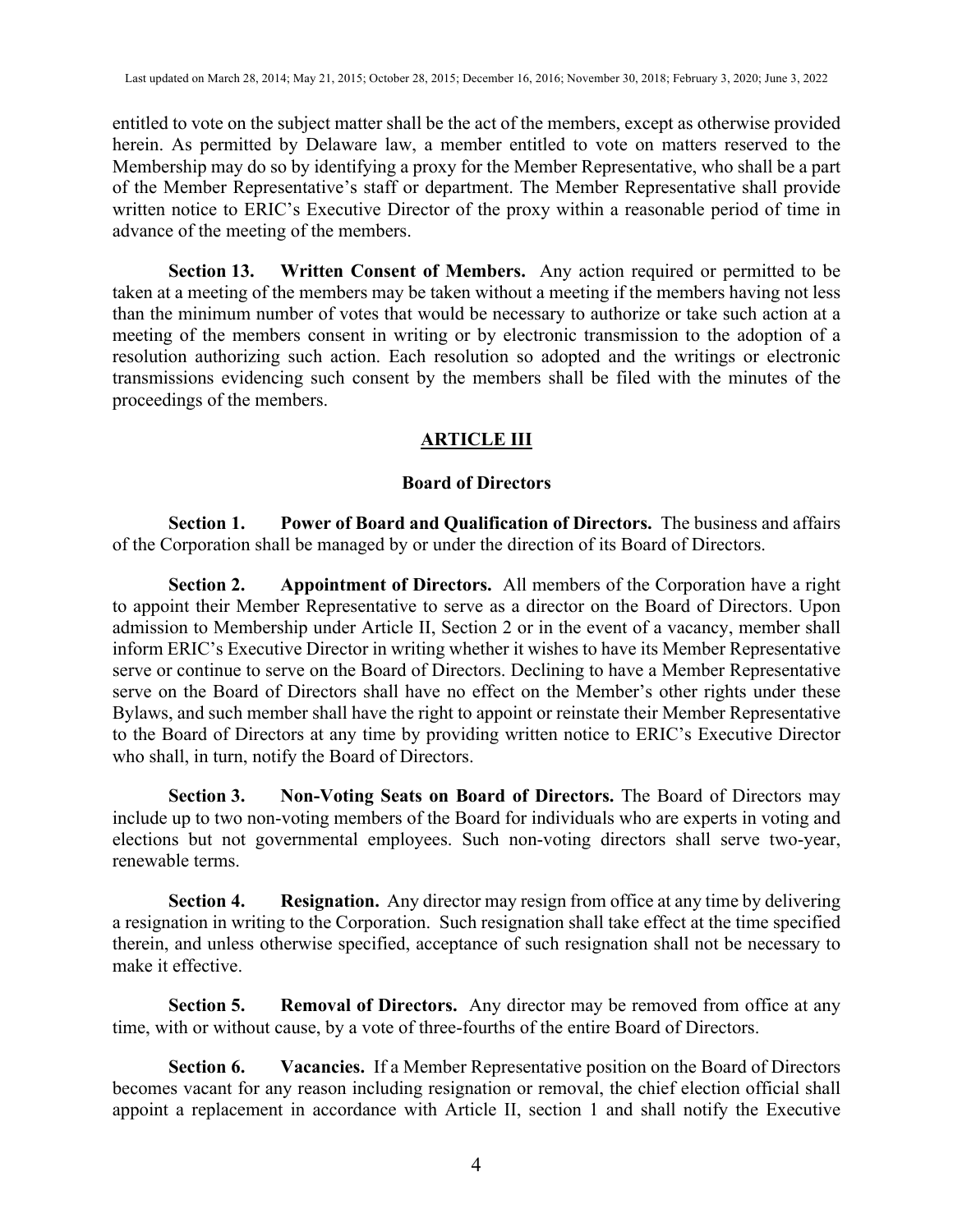Director in writing whether it wishes to have its replacement Member Representative serve as a director on the Board of Directors.

**Section 7. Meetings of the Board.** An annual meeting of the Board of Directors shall be held each year at such time and place as shall be fixed by the Board of Directors, for the election of officers and for the transaction of such other business as may properly come before the meeting.

Regular meetings of the Board of Directors shall be held at such times as may be fixed by the Board of Directors. Special meetings of the Board of Directors may be held at any time whenever called by the Chair of the Board, any two directors, or ERIC's Executive Director. Any Member Representative who is not a director may attend any meeting of the Board of Directors.

Meetings of the Board of Directors may be held at such places within or without the State of Delaware as may be fixed by the Board of Directors for annual and regular meetings and in the notice of meeting for special meetings. Minutes of any meeting of the Board of Directors shall be published following the meeting.

**Section 8. Notice.** Annual and special meetings of the Board of Directors shall be held upon at least five (5) days' written notice by first-class mail or twenty-four (24) hours' notice given personally or by telephone, facsimile, electronic transmission or other similar means of communication to all members.

Any such notice shall be addressed or delivered to each member at such member's address as it is upon the records of the Corporation or as may have been given to the Corporation by the member for purposes of notice.

**Section 9. Quorum and Voting.** Unless a greater proportion is required by law, the Certificate of Incorporation or these Bylaws, a majority of the entire Board of Directors shall constitute a quorum for the transaction of business or of any specified item of business and, except as otherwise provided by law, the Certificate of Incorporation or these Bylaws, the vote of a majority of the directors present at a meeting at the time of the vote, if a quorum is present at such time, shall be the act of the Board of Directors. Directors are not permitted to give a proxy to someone to act on his or her behalf with respect to actions of the Board of Directors.

**Section 10. Written Consent of Directors; Meetings by Conference Telephone.** Any action required or permitted to be taken by the Board of Directors or any committee thereof may be taken without a meeting if all members of the Board of Directors or such committee consent in writing or by electronic transmission to the adoption of a resolution authorizing such action. Each resolution so adopted and the writings or electronic transmissions evidencing such consent by members of the Board of Directors or such committee shall be filed with the minutes of the proceedings of the Board of Directors or such committee.

Any one or more members of the Board of Directors or of any committee thereof may participate in a meeting of such Board or committee by means of a conference telephone or similar communications equipment allowing all persons participating in the meeting to hear each other at the same time. Participation by such means shall constitute presence in person at a meeting.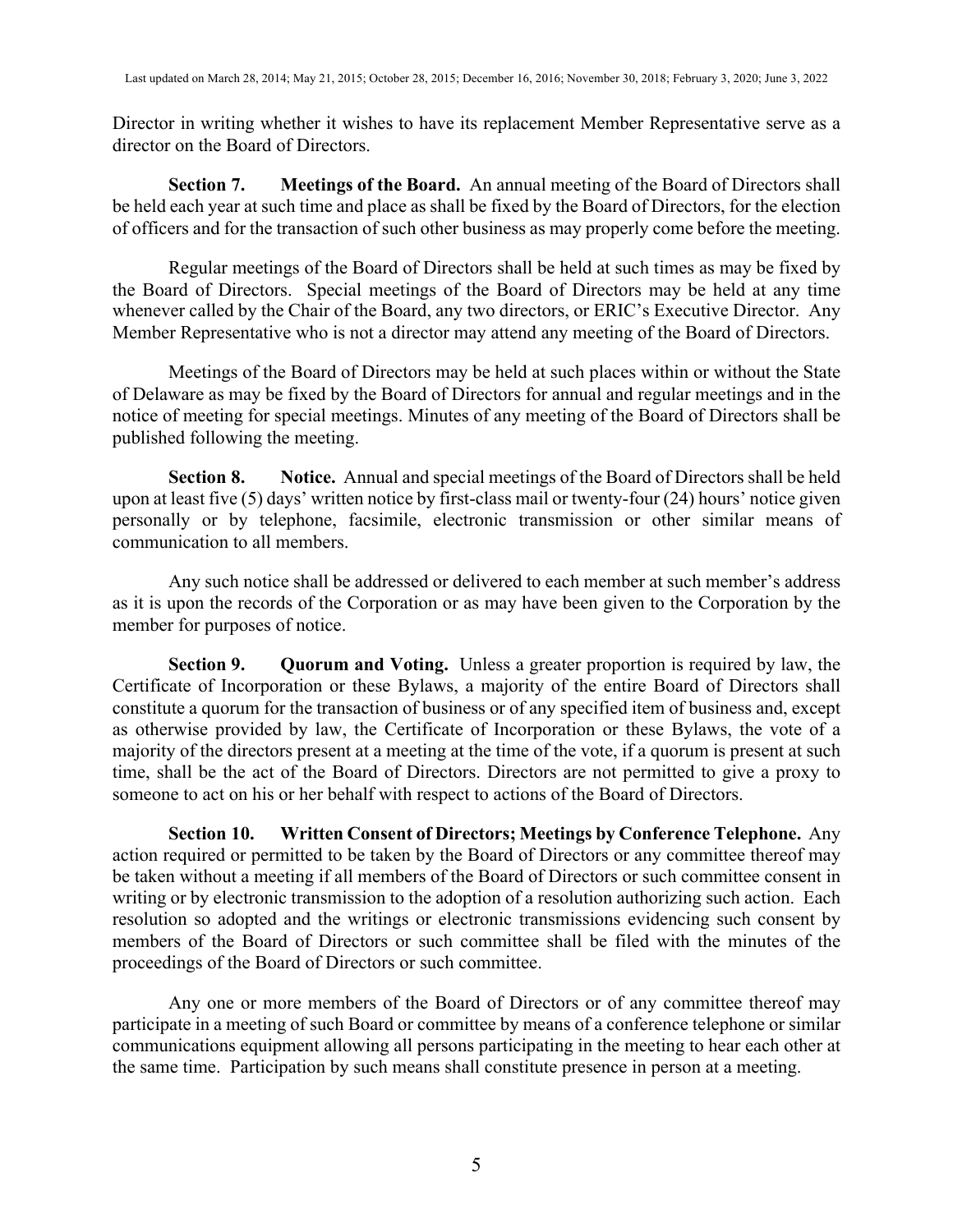**Section 11. Compensation of Directors.** Directors shall receive neither compensation nor reimbursement of expenses for their services as such.

# **ARTICLE IV**

### **Committees**

**Section 1. Committees of the Board.** The Board of Directors, by resolution adopted by a majority of the entire Board, may designate from among its members an Executive Committee and other standing committees, each consisting of two or more directors, and each of which, to the extent provided in the resolution and to the fullest extent of the law, shall have and may exercise all the powers and authority of the Board. No committee may a) take any action expressly reserved under these Bylaws and Membership Agreement to the members for approval; b) amend the certificate of incorporation, these Bylaws, or the Membership Agreement; c) approve or remove members; d) elect or remove officers; e) remove directors; f) elect or remove non-voting members of the Board of Directors; g) elect members of committees; h) hire or discharge an executive director; i) adopt an agreement of merger or consolidation; j) recommend to the Membership the sale, lease or exchange of all or substantially all of the Corporation's property and assets; or k) recommend to the Membership a dissolution of the Corporation or a revocation of a dissolution of the Corporation. The Board of Directors shall have the power at any time to designate a member of such committee as its chair, fill vacancies, change the membership or discharge a committee.

**Section 2. Committee Rules.** Unless the Board of Directors otherwise provides, each committee designated by the Board may make, alter and repeal rules for the conduct of its business, except with respect to quorum. In the absence of a contrary provision established by the Board of Directors, a majority of the entire authorized number of members of each committee shall constitute a quorum for the transaction of business, the vote of a majority of the members present at a meeting at the time of such vote if a quorum is then present shall be the act of such committee, and each committee shall otherwise conduct its business in the same manner as the Board of Directors conducts its business under Article III of these Bylaws.

**Section 3. Service of Committees.** Each committee of the Board of Directors shall serve at the pleasure of the Board. The designation of any such committee and the delegation thereto of authority shall not alone relieve any director of his or her duty under law to the Corporation.

**Section 4. Records.** Minutes shall be kept of each meeting of each committee. Copies of the minutes of each such meeting shall be filed with the corporate records and supplied to each member of the Board of Directors.

**Section 5. Advisory Board.** The Board of Directors shall create a Privacy and Technology Advisory Board, and may create such other advisory boards and appoint to them such persons as it deems appropriate. Persons serving in such advisory capacity shall not exercise any of the powers granted to the Board of Directors in these Bylaws.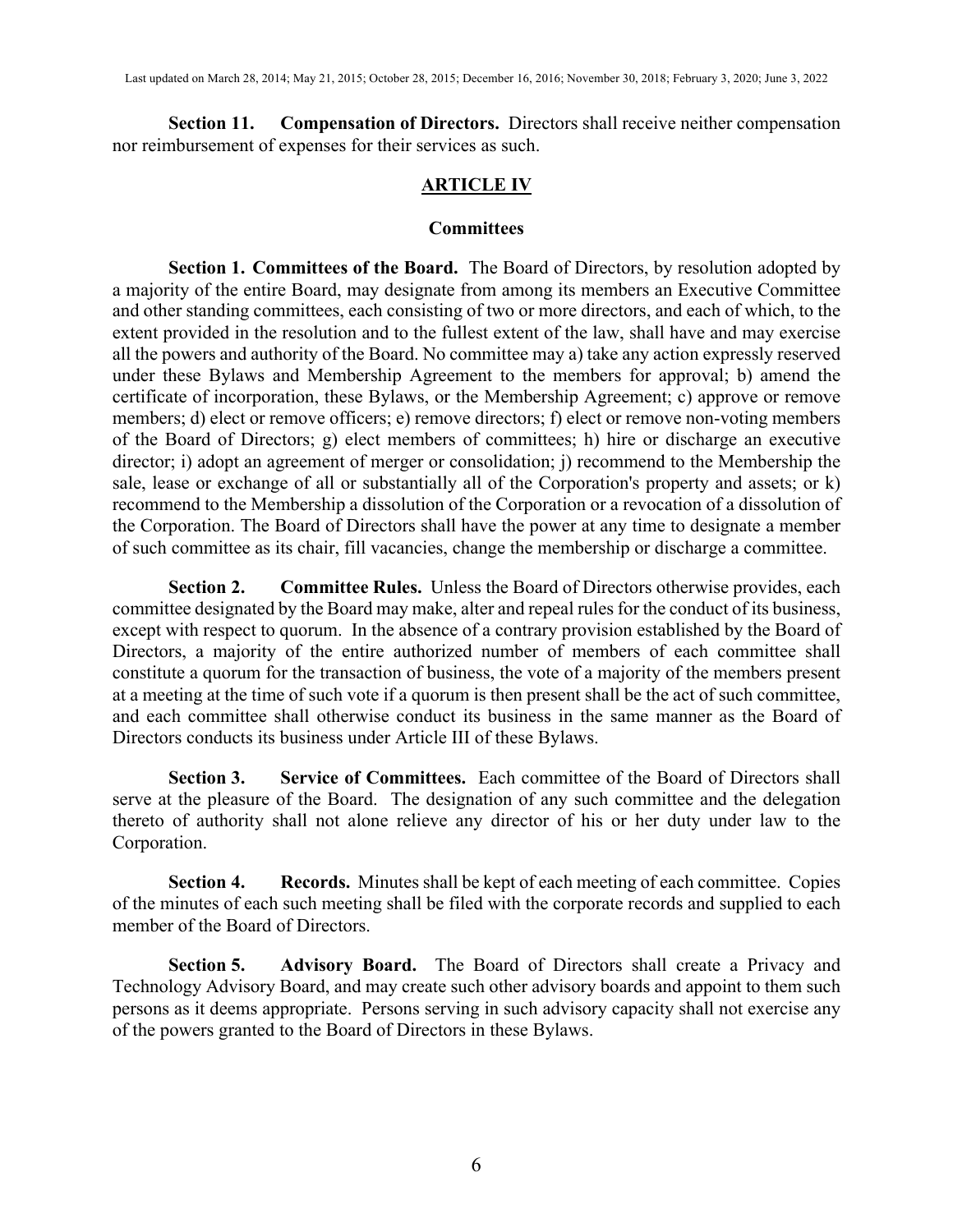#### **Section 6. Executive Committee.**

**(a)** *Ex Officio* **Membership:** The Executive Committee shall consist of the Chair, Vice Chair, Immediate Past Chair, Treasurer, and Secretary of the Board of Directors, and the Executive Director shall serve as a non-voting member of the Executive Committee (collectively the "*ex officio* members"). Vacancies in the *ex officio* membership of the Executive Committee shall be addressed in accordance with Article V.

**(b) Elected Membership:** In addition to the *ex officio* members, until the Membership reaches thirty-four, the Executive Committee shall include two voting members of the Board of Directors elected by the Board of Directors. When the Membership reaches thirtyfive, the number of voting members of the Board of Directors serving on the Executive Committee shall increase to four, with the election of the additional members occurring within a reasonable time following the admission of the thirty-fifth member. Such committee members shall serve in this capacity for terms of one year, not to exceed two consecutive one-year terms. In the event of a vacancy among the elected membership of the Executive Committee, in accordance with subsection d below, the Executive Committee shall take reasonable steps to propose a replacement to fill the unexpired term of his or her predecessor.

**(c) Chair of Executive Committee:** The Chair of the Board of Directors shall be the Chair of the Executive Committee.

**(d) Role and Powers of Executive Committee:** Except as set forth in Article IV, Section 1 above, or as otherwise proscribed by the Board of Directors, the Executive Committee shall have the authority to exercise all powers of the Board of Directors between meetings of the Board. In addition, the Executive Committee's responsibilities shall include preparing and proposing to the Board of Directors a slate of candidates for officer positions and elected members of the Executive and Finance Committees, including in the event of a vacancy, and the Executive Director; and, in consultation with the Finance Committee, reviewing the compensation and performance of the Executive Director. The Executive Committee shall hold regular meetings at such times as it shall determine and special meetings as requested by the Chair, the Executive Director, or any two of its members. Actions of the Executive Committee shall be reported to the Board of Directors.

### **Section 7. Finance Committee.**

**(a)** *Ex Officio* **Membership:** The Finance Committee shall consist of the Treasurer and Secretary of the Board of Directors, and the Executive Director shall serve as a non-voting member of the Finance Committee (collectively, the "*ex officio* members"). Vacancies in the *ex officio* membership of the Finance Committee shall be addressed in accordance with Article V.

**(b) Elected Membership:** The Finance Committee shall include one voting member of the Board of Directors elected by the Board. This committee member shall serve in this capacity for terms of one year, not to exceed two consecutive one-year terms. In the event the voting member position on the Finance Committee becomes vacant, in accordance with subsection d below, the Executive Committee shall take reasonable steps to propose a replacement to fill the unexpired term of his or her predecessor.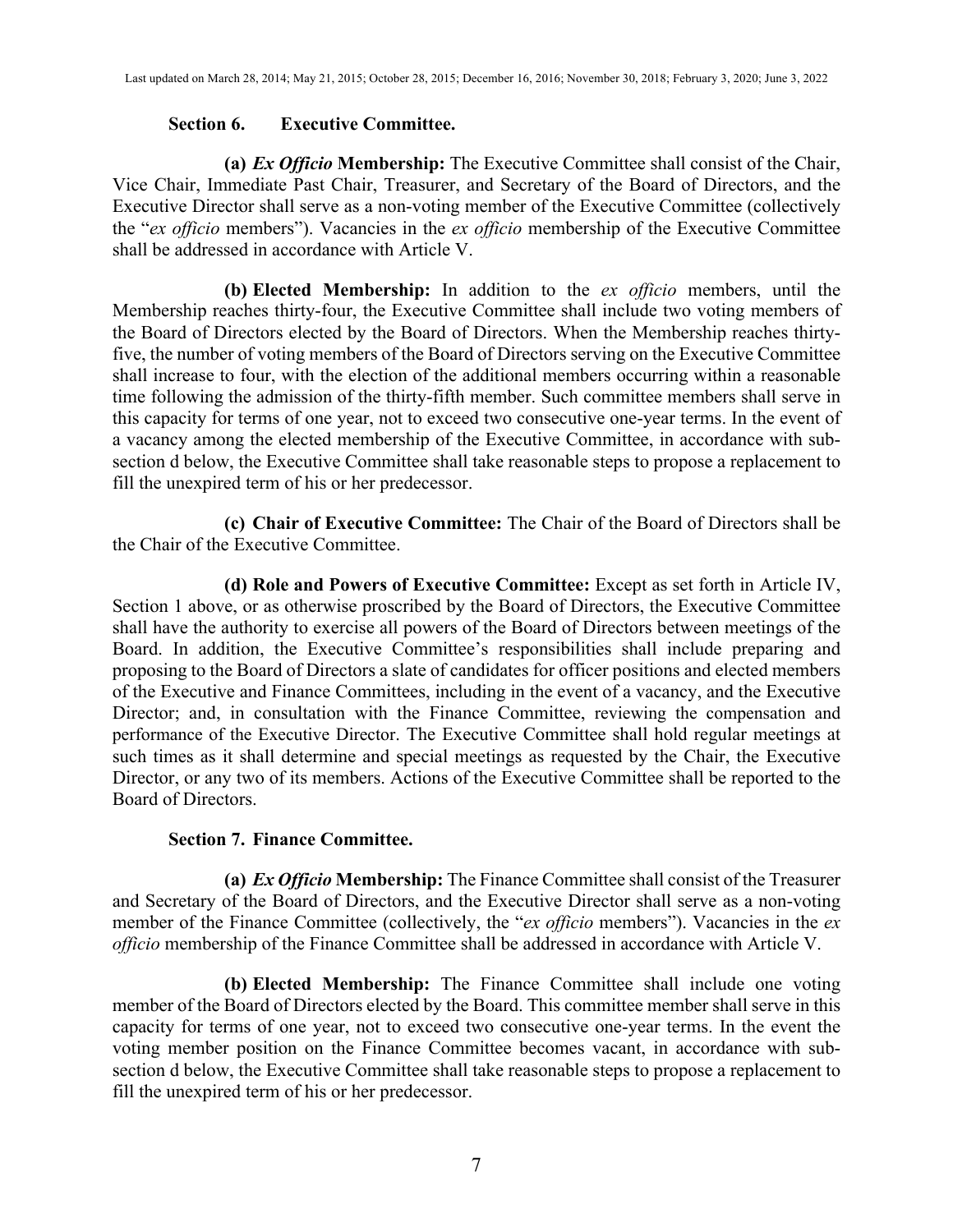**(c) Chair of Finance Committee:** The Treasurer shall be the Chair of the Finance Committee.

**(d) Role and Powers of Finance Committee:** Except as set forth in Article IV, Section 1 above, or as otherwise proscribed by the Board, the Finance Committee shall have the authority to exercise all powers of the Board of Directors between meetings of the Board. The Finance Committee will assist the Board of Directors with its financial oversight responsibilities including reviewing and recommending approval of the annual operating budget; reviewing periodic financial reports; and overseeing the management of financial assets and audits. The Finance Committee shall hold regular meetings at such times as it shall determine and special meetings as requested by any of its members. Actions of the Finance Committee shall be reported to the Board of Directors.

# **ARTICLE V**

### **Officers, Agents and Employees**

**Section 1. General Provisions.** The officers of the Corporation shall be a Chair, a Vice Chair, the Immediate Past Chair, a Secretary, a Treasurer and may include such other officers as may be deemed necessary.

**Section 2. Term of Office, Vacancies and Removal.** The officers shall be elected by the Board of Directors from among its membership at the annual meeting of the Board. The Board of Directors may appoint other officers, who shall have such authority and perform such duties as may be prescribed by the Board. Each officer shall hold office for a term of one year, until the next annual meeting of the Board of Directors after his or her appointment and until his or her successor has been appointed and qualified. Any two or more offices may be held by the same person, except the offices of Chair and Secretary. If an office becomes vacant for any reason, the Board of Directors may fill such vacancy. Any officer so appointed or elected shall serve only until such time as the unexpired term of his or her predecessor shall have expired unless re-elected by the Board of Directors. Any officer may be removed by a vote of the majority of the entire Board of Directors with or without cause. Such removal without cause shall be without prejudice to such person's contract rights, if any, but the appointment of any person as an officer of the Corporation shall not of itself create contract rights.

### **Section 3. Powers and Duties of Officers.**

**(a) Chair.** The Chair shall preside at all meetings of the Board of Directors. The Chair shall perform all duties customary to that office and shall supervise and control all of the affairs of the Corporation in accordance with the policies and directives approved by the Board of Directors.

**(b) Vice Chair:** The Vice Chair shall serve as advisor to the Chair and shall substitute for the Chair in his or her absence or inability to serve.

**(c) Immediate Past Chair:** The Immediate Past Chair shall serve as advisor to the Chair, the Executive Director and the Board of Directors.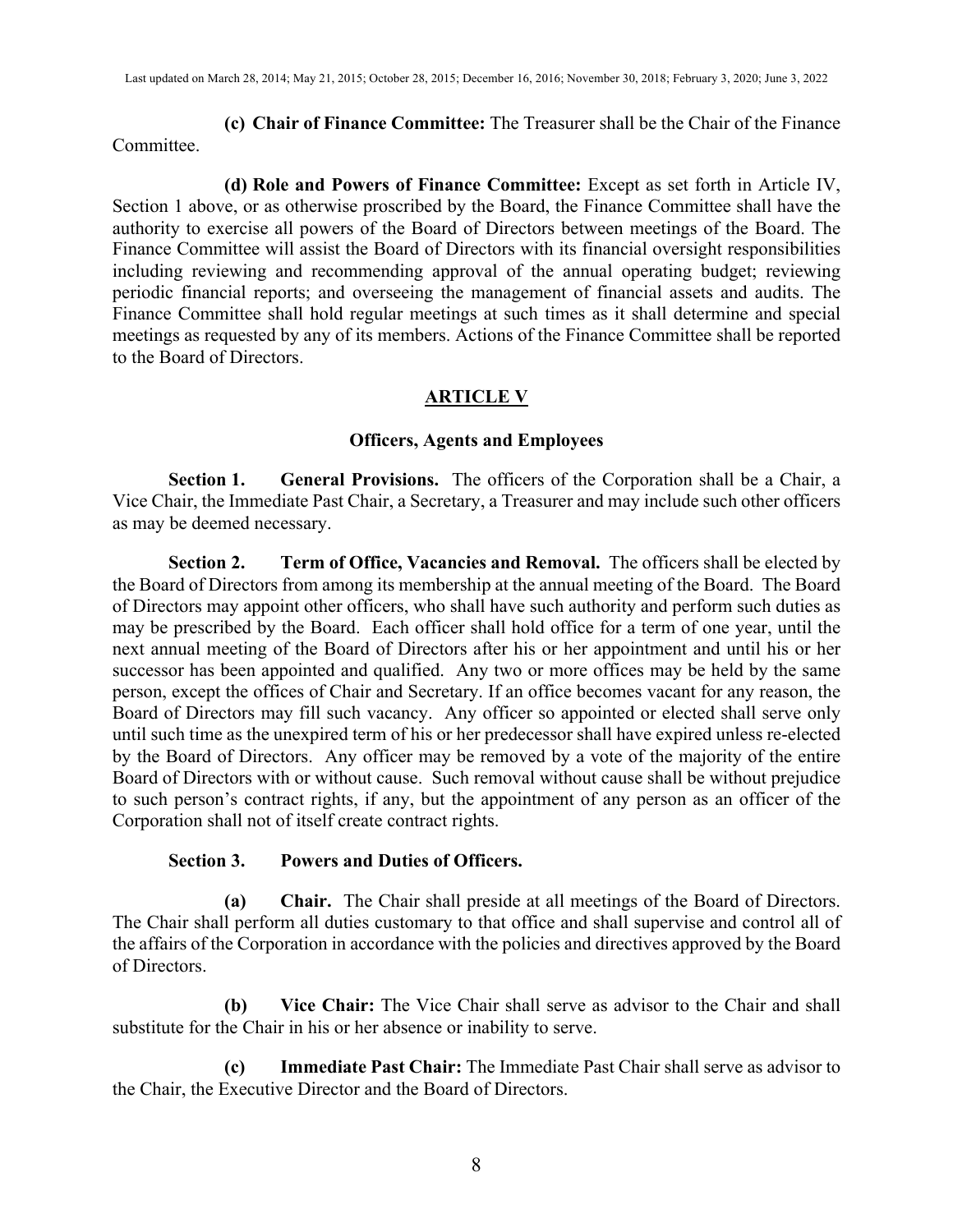**(d) Secretary.** The Secretary shall be responsible for the keeping of an accurate record of the proceedings of all meetings of the Board of Directors, shall give or cause to be given all notices in accordance with these Bylaws or as required by law, and, in general, shall perform all duties customary to the office of Secretary. The Secretary shall oversee the custody of the corporate seal of the Corporation, if any; and shall have authority to affix or cause to be affixed the same to any instrument requiring it; and, when so affixed, it may be attested by his or her signature. The Board of Directors may give general authority to any officer to affix the seal of the Corporation, if any, and to attest the affixing by his or her signature.

**(e) Treasurer.** The Treasurer shall be chair of the Finance Committee. The treasurer shall oversee the custody of, and be responsible for, all funds and securities of the Corporation; shall keep or cause to be kept complete and accurate accounts of receipts and disbursements of the Corporation; and shall deposit or cause to be deposited all monies and other valuable property of the Corporation in the name and to the credit of the Corporation in such banks or depositories as the Board of Directors may designate. Whenever required by the Board of Directors, and at the annual membership meeting, the Treasurer shall render a statement of accounts. The Treasurer shall at all reasonable times exhibit or cause to be exhibited the books and accounts to any officer or director of the Corporation, and shall perform or cause to be performed all duties incident to the office of Treasurer, subject to the supervision of the Board of Directors, and such other duties as shall from time to time be assigned by the Board. The Treasurer shall, if required by the Board of Directors, give such bond or security for the faithful performance of his or her duties as the Board may require.

**Section 4. Executive Director.** The Board of Directors shall hire an Executive Director who shall serve as the chief executive officer of the Corporation. The Executive Director shall have day-to-day responsibility for the management of the staff and programs of the Corporation, including carrying out the Corporation's goals and Board-approved policies. The Executive Director shall serve as an ex-officio, non-voting member of the Board of Directors; report on the progress of the Corporation's activities, publish by appropriate means all data received from the Members pursuant to the Membership Agreement, provide notice to members regarding any changes in their standing with regard to the Corporation, answer questions of Board members and carry out the duties described in the job description. The Board of Directors may designate other duties as necessary. The Executive Director shall report to the Chair of the Corporation.

**Section 5. Agents and Employees.** The Board of Directors may hire or appoint agents and employees who shall have such authority and perform such duties as may be prescribed by the Board. The Board of Directors may remove any agent or employee at any time with or without cause. The foregoing powers may be delegated to the Executive Director. Removal without cause shall be without prejudice to such person's contract rights, if any, and the appointment of such person shall not itself create contract rights.

**Section 6. Compensation of Officers, Agents and Employees.** Salaries or other compensation of officers, agents and employees may be fixed from time to time by the Board of Directors, or this power may be delegated to the Executive Director; provided, however that such salaries and compensation shall not be excessive in amount and shall be for services which are reasonable and necessary for performance of the Corporation's purposes.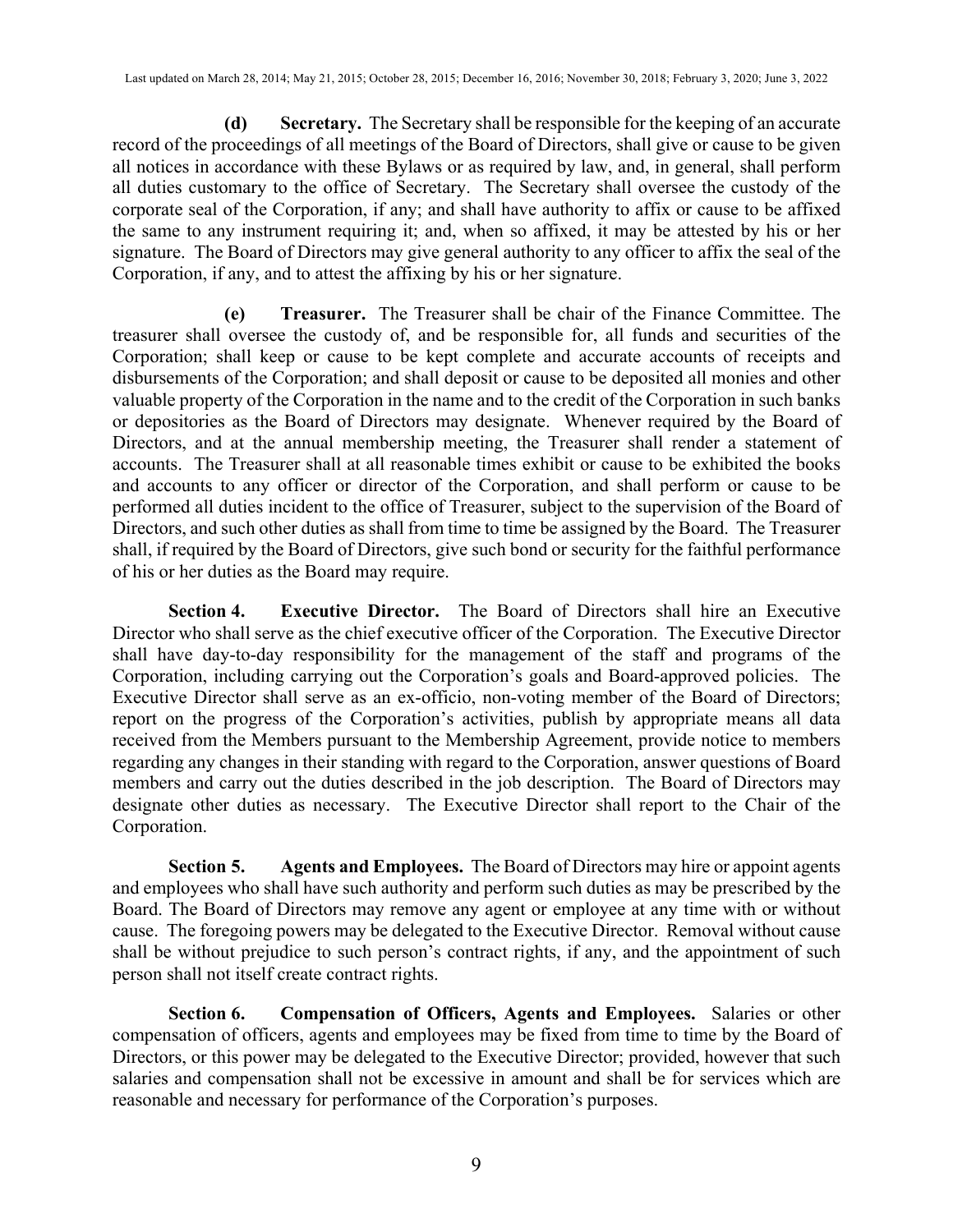# **ARTICLE VI**

## **Miscellaneous**

**Section 1. Fiscal Year.** The fiscal year of the Corporation shall be determined by resolution of the Board of Directors.

**Section 2. Corporate Seal.** The seal of the Corporation shall be circular in form and contain the name of the Corporation, the words "Corporate Seal" and "Delaware" and the year the Corporation was formed in the center. The Corporation may use the seal by causing it or a facsimile to be affixed or impressed or reproduced in any manner.

**Section 3. Checks, Notes, Contracts.** The Board of Directors shall determine who shall be authorized from time to time on the Corporation's behalf to sign checks, notes, drafts, acceptances, bills of exchange and other orders or obligations for the payment of money; to enter into contracts; or to execute and deliver other documents and instruments.

**Section 4. Books and Records.** The Corporation shall keep at its principal office (1) correct and complete books and records of accounts, (2) minutes of the proceedings of its Board of Directors and any committee of the Corporation, and (3) a current list or record containing the names and addresses of all members, directors and officers of the Corporation. Any of the books, records and minutes of the Corporation may be in written form or in any other form capable of being converted into written form within a reasonable time.

**Section 5. Amendments to Certificate, Bylaws and Membership Agreement.** The Certificate of Incorporation may be amended in whole or in part by the members. These Bylaws may be amended or repealed, in whole or in part, by a two-thirds vote of the entire Membership. The Membership Agreement may be amended, in whole or in part, by a four-fifths vote of the entire Membership.

**Section 6. Privacy.** The protection of individual's privacy being of significant importance to the Corporation, the Corporation shall take all reasonable and prudent actions to prevent and/or contest the disclosure of any personal or individual data held within the Corporation's control to anyone other than the members.

**Section 7. Indemnification and Insurance.** The Corporation may, to the fullest extent permitted by law, indemnify any present or former director, officer, employee or agent or any person who may have served at its request as a director, officer, employee or agent of another corporation, partnership, joint venture, trust or other enterprise, whether for profit or not for profit, against expenses (including attorneys' fees), judgments, fines and amounts paid in settlement, actually and reasonably incurred by him or her in connection with any threatened, pending or completed action, suit or proceeding whether civil, criminal, administrative, or investigative, to which he or she may be or is made a party by reason of being or having been such director, officer, employee or agent if he or she acted in good faith and in a manner he or she reasonably believed to be in or not opposed to the best interests of the Corporation and, with respect to any criminal action or proceeding, had no reasonable cause to believe his or her conduct was unlawful. However, there shall be no indemnification in respect of any claim, issue or matter as to which he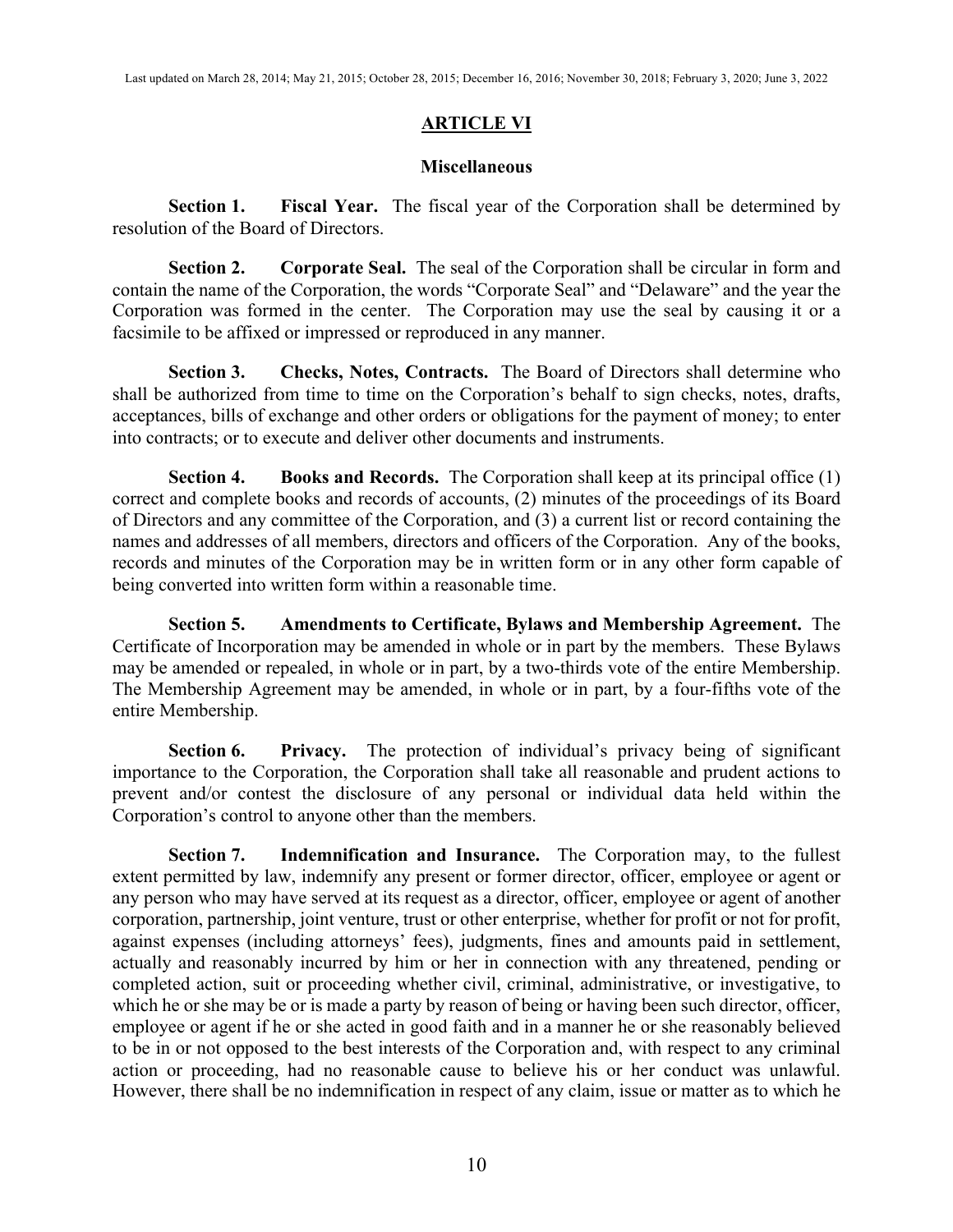or she shall have been adjudged to be liable to the Corporation unless and only to the extent that the Court of Chancery or the court in which such action or suit was brought shall determine upon application that, despite the adjudication of liability but in view of all the circumstances of the case, such person is fairly and reasonably entitled to indemnity for such expenses which the Court of Chancery or such other court shall deem proper.

The Corporation shall have the power to purchase and maintain insurance to indemnify the Corporation and its directors and officers to the full extent such indemnification is permitted by law.

The Corporation may pay expenses (including attorneys' fees) incurred by an officer or director in defending any civil, criminal, administrative or investigative action, suit or proceeding in advance of the final disposition of such action, suit or proceeding upon receipt of an undertaking by or on behalf of such officer or director to repay such amount if it shall ultimately be determined that he is not entitled to be indemnified by the Corporation under this Article. Such expenses (including attorneys' fees) incurred by other employees and agents may be paid upon such terms and conditions, if any, as the Board of Directors deems appropriate.

In no case, however, shall the Corporation indemnify, reimburse, or insure any person for any taxes imposed on such individual under chapter 42 of the Internal Revenue Code of 1986, as now in effect or as may hereafter be amended ("the Code"). Further, if at any time the Corporation is deemed to be a private foundation within the meaning of  $\S$  509 of the Code then, during such time, no payment shall be made under this Article if such payment would constitute an act of selfdealing or a taxable expenditure, as defined in § 4941(d) or § 4945(d), respectively, of the Code.

If any part of this Article shall be found in any action, suit, or proceeding to be invalid or ineffective, the validity and the effectiveness of the remaining parts shall not be affected.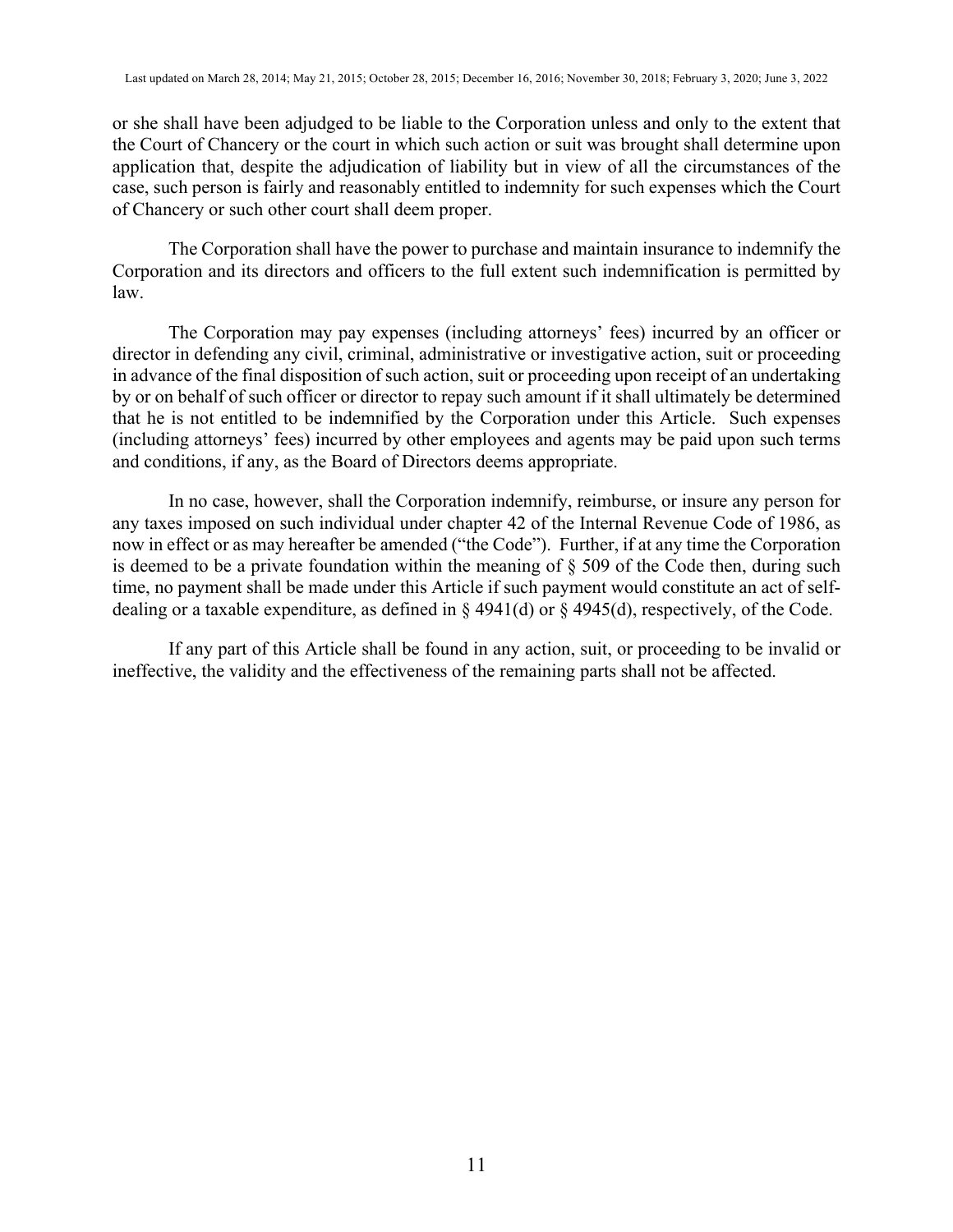# **OFFICER'S CERTIFICATE**

I, 1. 2003, 1. 2008, 1. 2008, 1. 2008, 1. 2008, 1. 2008, 1. 2008, 1. 2008, 1. 2008, 1. 2008, 1. 2008, 1. 2008, 1. 2008, 1. 2008, 1. 2008, 1. 2008, 1. 2008, 1. 2008, 1. 2008, 1. 2008, 1. 2008, 1. 2008, 1. 2008, 1. 2008, 1. Information Center, formed and existing under the laws of the State of Delaware, do hereby certify that the foregoing is a true and complete copy of the Bylaws of this not-for-profit corporation as submitted and read to, and adopted by, the Board of Directors on \_\_\_\_\_\_\_\_\_\_\_\_, 20\_\_.

IN WITNESS THEREOF, I have hereunder ascribed my name and affixed the Seal of the Corporation on this  $\_\_\_$  day of  $\_\_\_\_\_\_\_$ , 20 $\_\_\_\_\$ .

> Name: Title:

 $\overline{\phantom{a}}$  , where the contract of the contract of the contract of the contract of the contract of the contract of the contract of the contract of the contract of the contract of the contract of the contract of the contr

[Corporate Seal]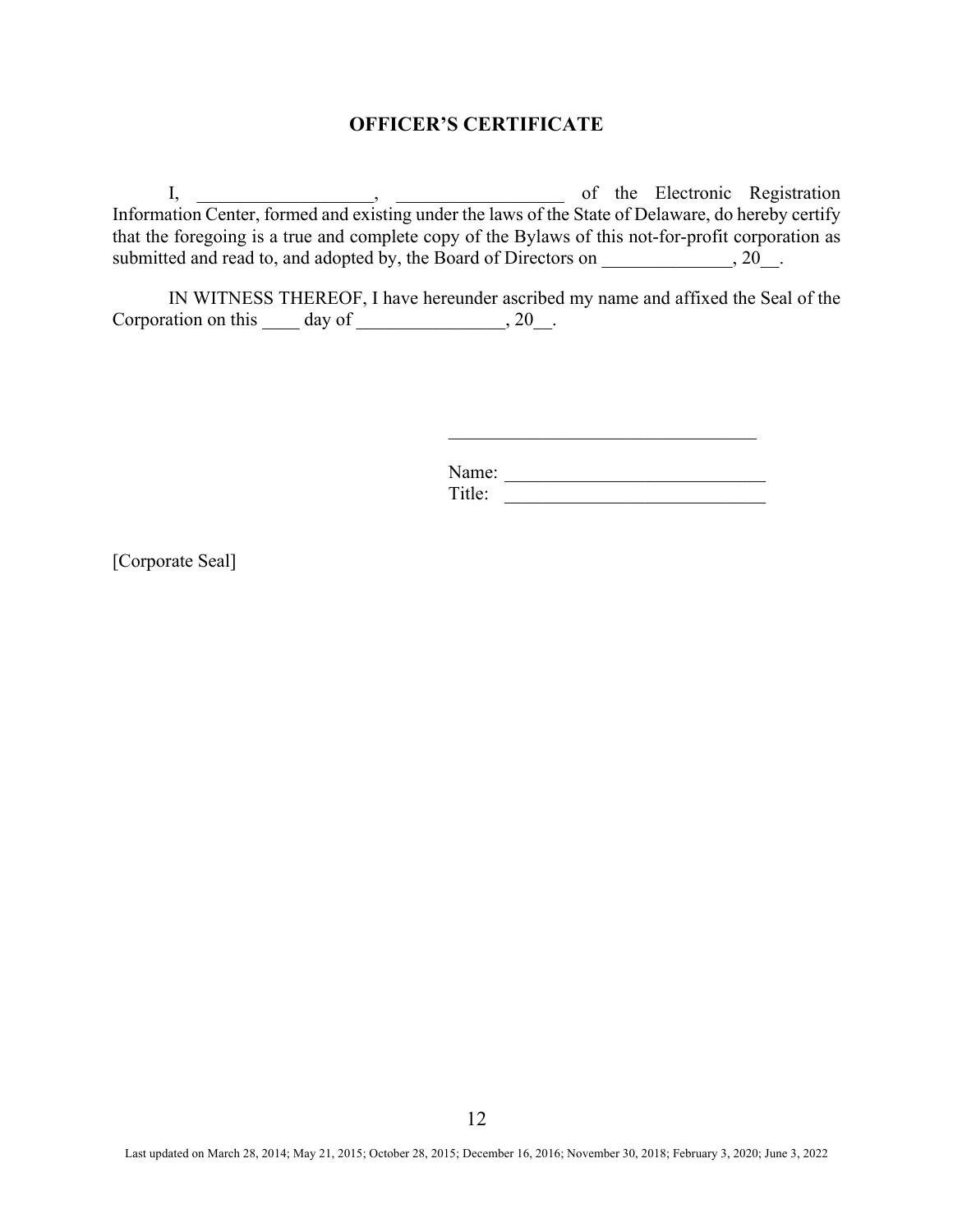# **ELECTRONIC REGISTRATION INFORMATION CENTER, INC.**

# **MEMBERSHIP AGREEMENT**

This membership agreement (this "Agreement") is made and entered into as of the day of 20 (the "Effective Date"), by and between Electronic Registration Information Center, Inc., a Delaware nonstock corporation ("ERIC") and \_\_\_\_\_\_\_\_\_\_\_\_\_\_\_\_\_\_\_\_\_\_\_\_\_\_\_ (the "Member").

**WHEREAS**, ERIC was formed for charitable and educational purposes to engage in meaningful, evidence-based reform of the election system in the United States; and

**WHEREAS**, ERIC seeks to lessen the burdens of government by facilitating the collaboration of states and local government units to conduct research, develop technology, and perform other charitable and educational activities designed to reduce the costs and increase the accuracies and efficiencies associated with their use of voter registration systems; and

**WHEREAS**, ERIC seeks the direct involvement of states and local government units in furthering its charitable and educational purposes by such states and local government units becoming members of ERIC and furnishing voter registration and other data to help ERIC understand the needs of states and local government units with respect to their use of voter registration systems, and assist state and local government units in making their voter registration lists and processes more accurate, more complete, and fully compliant with federal, state and local laws; and

**WHEREAS,** in consideration for the Member's performance as described below, ERIC will provide the service to the Members of sharing and processing data that relates to the maintenance of their voter registration lists and provide regular (at least on a monthly basis) reports to the Member.

**NOW THEREFORE**, in consideration of the foregoing, the terms and conditions hereinafter set forth and other good and valuable consideration, the receipt and sufficiency of which are hereby acknowledged, the parties agree as follows:

- 1. Annual Dues. The Member shall pay annual dues to ERIC as determined by the ERIC Membership, pursuant to Article II, Section 5 of ERIC's Bylaws. The Executive Directors shall invoice Members for dues and set a reasonable payment deadline. If the Member fails to pay dues by the payment deadline, ERIC shall not deliver, nor shall the Member receive, any services or data from ERIC until such payment is received. Any Member that fails to pay dues within ninety (90) days of a payment deadline shall be *automatically removed* as a Member in accordance with ERIC's Bylaws (the "Bylaws").
- 2. Voter Files and Motor Vehicle Records. The Member shall transmit to ERIC the following data related to its voter files and motor vehicle records (collectively, the "Member Data").
	- a. A reasonable time after admission, the Corporation and the Member will agree upon a 'Certification Date' that obligates the Member to the following two sections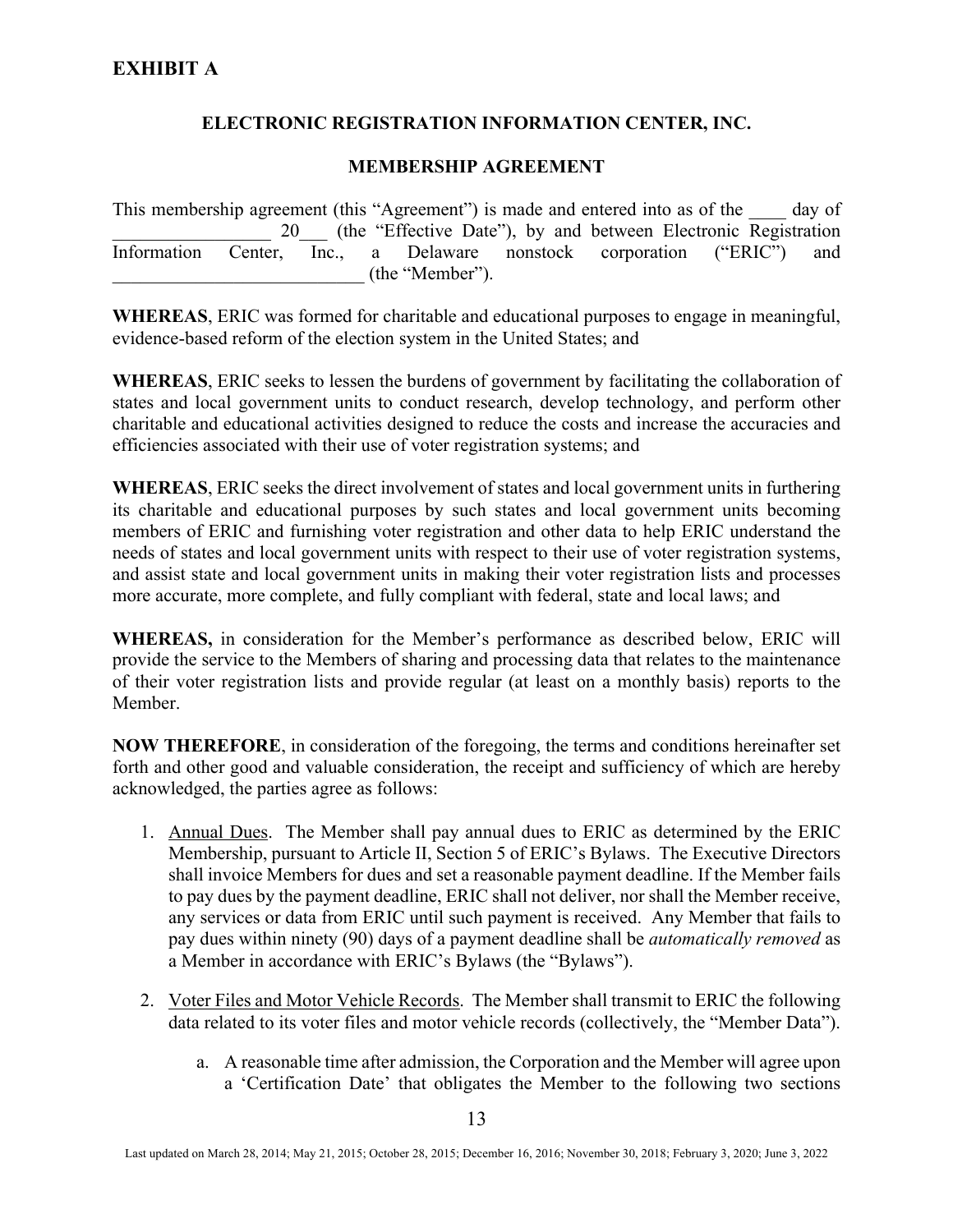herein. The Member shall be notified in writing by the Corporation of the Certification Date.

- b. Within sixty (60) days of the Certification Date, and at least every sixty (60) days thereafter, the Member shall transmit: (1) all inactive and active voter files (excluding those records that are confidential or protected from disclosure by law), including those fields identified in Exhibit B, and (2) all licensing or identification records contained in the motor vehicles database (excluding those fields unrelated to voter eligibility, such as fields related to an individual's driving record), including those fields identified in Exhibit B. Under no circumstances shall the Member transmit an individual's record where the record contains documentation or other information indicating that the individual is a non-citizen of the United States. Should Member believe it has an alternative source of data that is equivalent to or better than the motor vehicle database ("Alternative Data Source"), Member may apply in writing to the Executive Director of ERIC to substitute the Alternative Data Source for motor vehicle data. Such written application shall explain the basis for Member's assertion that the Alternative Data Source is equivalent or better and why using it will effectively serve the goals of ERIC. If, in the Executive Director's assessment, the request is reasonable, the Executive Director shall submit the Member's request to the ERIC Board of Directors ("ERIC Board" or "Board") for approval. If membership in ERIC is contingent upon a jurisdiction's ability to use an Alternative Data Source, the jurisdiction may seek approval of a data substitution request in advance of joining ERIC.
- c. If the Member fails to transmit the required Member Data as described above, ERIC shall not deliver, nor shall the Member receive, any Data or services from ERIC until ERIC receives the required Member Data from the Member. Should Member fail to transmit Member Data in any sixty (60) day period as provided in sub-section b, Member shall, upon written notice from ERIC, have a thirty (30) day grace period in which to provide such Member Data. Should this grace period expire without a transmission to ERIC of Member Data from the Member, the Member shall be *automatically removed* from membership in accordance with the Bylaws. Member may submit a written appeal to the Executive Director of ERIC for a reasonable extension of the grace period deadline if Member is unable to meet that deadline because of a technical issue or a problem accessing or receiving the Member Data. Whether or not to grant the extension or to proceed to automatic removal shall be in the sole discretion of ERIC's Executive Director.
- 3. State Agency Records. The Member shall use its best efforts to transmit, on a regular basis, data relating to individuals that exists in the records of other agencies within its jurisdiction that perform any voter registration functions, including, but not limited to, those required to perform voter registration pursuant to the National Voter Registration Act, 43 U.S.C. 1973gg-5 ("Additional Member Data"). Notwithstanding this section, a state's failure to transmit Additional Member Data under this section shall not affect the Member's compliance with this Section or its standing as a member of ERIC.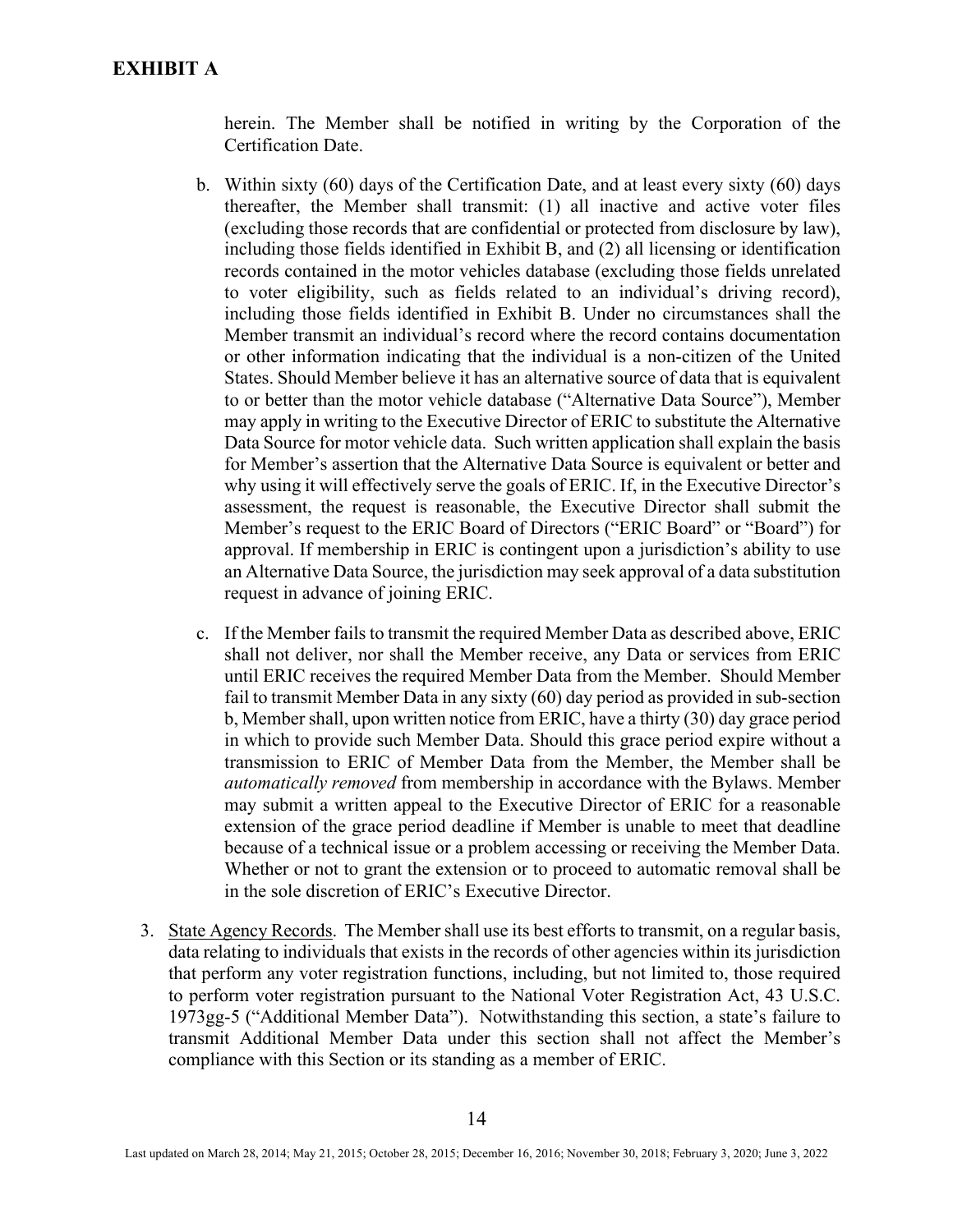# **EXHIBIT A**

#### 4. Privacy; Use of Data.

- a. **Use and Protection of Data**: The Member and ERIC shall use their best efforts to prevent the unauthorized use or transmission of any private or protected Member Data; Additional Member Data; and data included in reports provided by ERIC ("ERIC Data") (Member Data, Additional Member Data and ERIC Data shall be collectively referred to as "Data") in its possession. The Member represents and warrants that all uses and transmissions of Data originating from the Member to ERIC and/or ERIC's agents, contractors or subcontractors comply fully with applicable state, federal and local laws, rules and regulations. The Member shall not use or transmit any ERIC Data for any purpose other than the administration of elections under state or federal law. Should a Member receive a request to disclose ERIC Data and determines that it is legally obligated, in whole or in part, to comply with such request, it shall not make the disclosure without first obtaining a court order compelling it to do so, a copy of which shall be provided to ERIC.
- b. **Unauthorized Use or Disclosure of Data--Member:** Should there be an unauthorized or impermissible use, disclosure or transmission of Data, regardless of whether it is accidental or intentional (for example, Member intentionally sells, distributes, publishes or uses any ERIC Data for any purpose other than election administration, including any commercial purpose) or the responsibility of a third party (collectively, "Unauthorized Disclosure"), Member shall, within ninety (90) days of ERIC receiving notice of the Unauthorized Disclosure a) explain in writing to ERIC that such Unauthorized Disclosure has been cured and how it was cured or, if the breach is not curable, provides a written explanation to ERIC of what steps it has taken to mitigate the risks to ERIC and its Members resulting from such breach; and b) provide a written explanation of what processes it has implemented to prevent such Unauthorized Disclosure in the future. Upon written application, the Executive Director of ERIC, in consultation with the Board Chair, may extend the deadline for Member to comply with this section. At its first meeting following the Member's compliance with sub-sections a and b above, the Board will consider the information submitted by the Member and vote on Member's continued membership. Should Member fail to provide any information in response to subsections a and/or b above, Member shall be *automatically removed.* To the extent permitted under each Member's state law, the Member agrees to indemnify, defend and hold harmless ERIC against any claims related to the Unauthorized Disclosure.
- c. **Notice to ERIC:** Each Member shall report to the Executive Director of ERIC as soon as is practicable if a Member is required by law to sell, distribute, publish, disclose or use any ERIC Data for any purpose other than election administration. Each Member shall report to the Executive Director of ERIC immediately upon learning of any Unauthorized Disclosure.
- d. **Unauthorized Disclosure of Data-ERIC:** Should there be an unauthorized disclosure of motor vehicle data by ERIC, whether accidental or intentional or the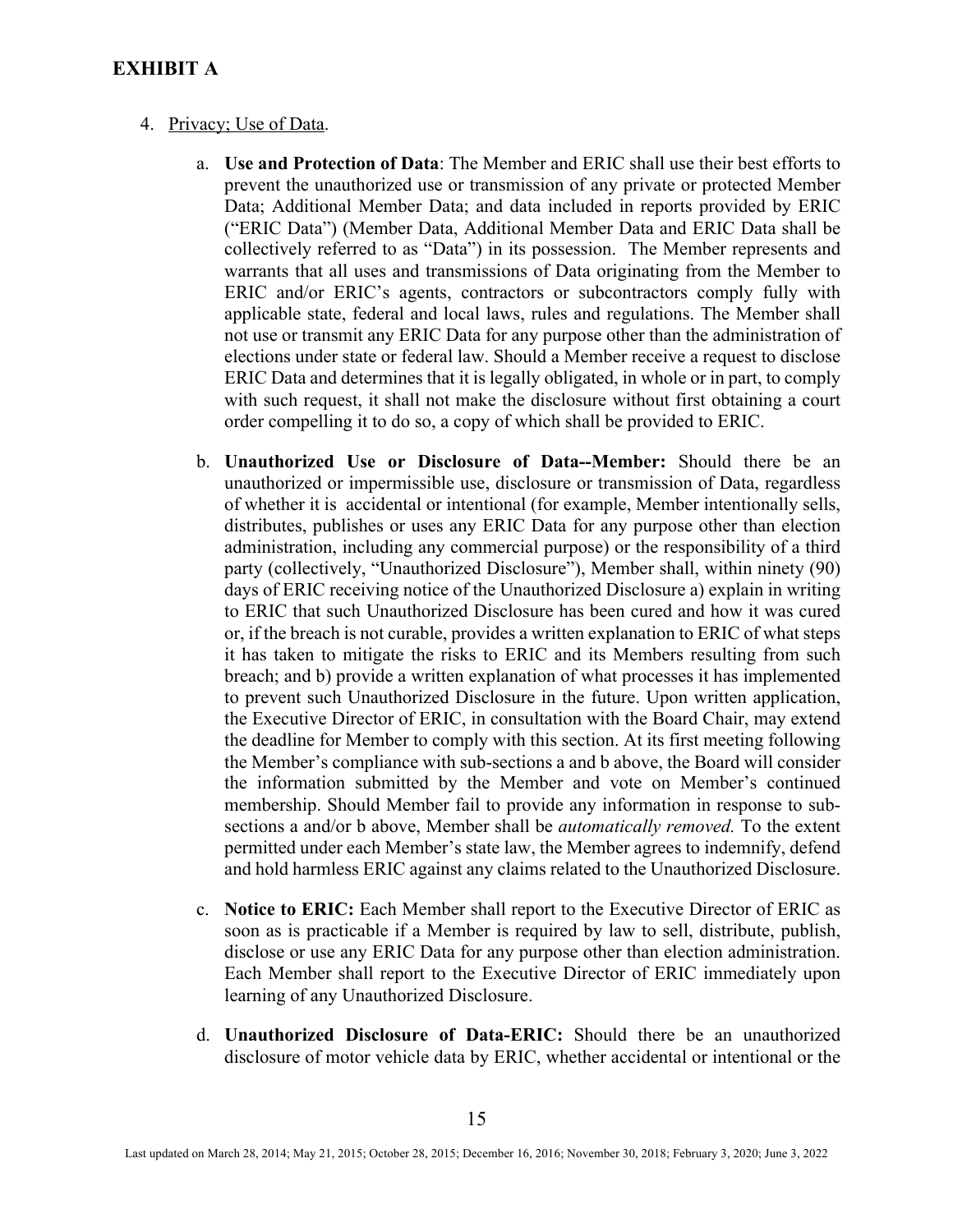responsibility of a third party ("ERIC Unauthorized Disclosure"), ERIC shall immediately give notice to Members. Understanding that ERIC's primary source of funds are fees and dues paid by Members, and subject to consultation and approval by the Board, ERIC agrees to indemnify, defend and hold harmless state motor vehicle agencies against any claims related to an ERIC Unauthorized Disclosure of Data.

This provision 4 shall not be construed to limit any Member's sovereign immunity, rights, claims or defenses which arise as a matter of law or pursuant to any other provision of this Agreement.

- 5. State Voter Registration Systems. To foster ERIC's goal of improving the accuracy of state voter registration data, Members are strongly encouraged to establish a regular schedule for requesting ERIC Data with a minimum of one request every calendar year. When a Member Representative requests ERIC Data, upon receipt of such ERIC Data, the Member shall take the following actions in connection with the improvement of its state voter registration systems. (If Member rescinds in writing its request for ERIC Data within seven (7) business days of making its original request, the following requirements will not apply.) If a Member fails to make at least one request for ERIC Data for 425 days, ERIC will automatically provide ERIC Data within seven (7) business days of the 425th day, thereby triggering the following requirements.
	- a. When the Member receives ERIC Data regarding eligible or possibly eligible citizens who are not registered to vote, the Member shall, at a minimum, initiate contact with each and every eligible or possibly eligible citizen and inform them how to register to vote. Each Member shall have until October 1 or fifteen (15) days before the close of registration, whichever is earlier, of the next Federal General Election year to initiate contact with at least 95% of the eligible or potentially eligible citizens on whom data was provided and address validation was performed, as described above. Members shall not be required to initiate contact with eligible or possibly eligible voters more than once at the same address, nor shall Members be required to contact any individual who has affirmatively confirmed their desire not to be contacted for purposes of voter registration or is otherwise ineligible to vote in the Member's jurisdiction. Should a Member need a brief extension in order to comply with the requirements of this section 5(a), Member may submit a written request to ERIC's Executive Director setting forth the reasons for the extension request and providing a specific date when the required mailing will be sent. Members shall make every effort to submit extension requests at least two weeks before the deadline. Whether or not to grant an extension request or to proceed to automatic removal is in the sole discretion of ERIC's Executive Director, and the timeliness of the request shall be a factor in the Executive Director's determination. Members are entitled to request only one extension per Federal General Election cycle. No later than December 1 (or, if December 1 falls on a weekend, the next business day) following the Federal General Election, the Member Representative shall provide a written certification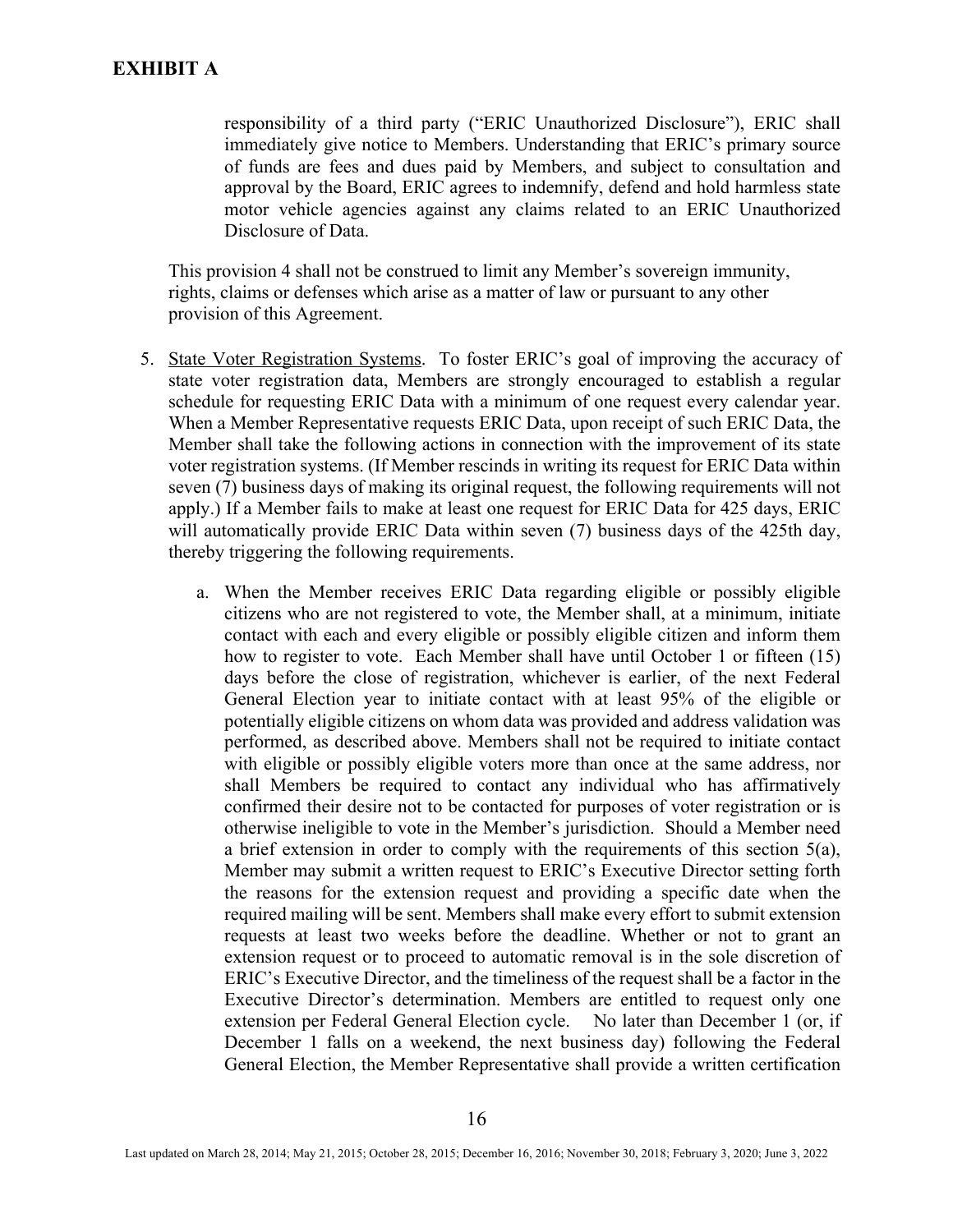to the Executive Director of ERIC that Member has or has not complied with the provisions of this section. Members that have not complied with this section, or do not provide the written certification, shall be *automatically removed* from membership. If a Member adopts legislation or policies that have the potential to accomplish the objectives of this section by alternative means, Member may apply to ERIC for an exemption from the requirements of this section of the Membership Agreement by sending a written request to the Executive Director of ERIC and the Chair of the Board. Such written application shall explain the basis for Member's assertion that the alternative means will effectively achieve the objectives of this section. If the Executive Director of ERIC and the Chair of the Board believe the request is reasonable, it shall be presented to the Board for a vote and, if granted, a determination on the timing of implementation of the exemption.

b. When the Member receives credible ERIC Data (meaning the state has validated the data) indicating that information in an existing voter's record is deemed to be inaccurate or out-of-date, the Member shall, at a minimum, initiate contact with that voter in order to correct the inaccuracy or obtain information sufficient to inactivate or update the voter's record. Each Member has ninety (90) days after the data was sent to initiate contact with at least 95% of the voters on whom data indicating a record was inaccurate or out-of-date, as described above, was provided.

Within ten (10) business days of the ninetieth day, the Member Representative shall provide a written certification to the Executive Director of ERIC that Member has complied or not complied with this section and, if out of compliance, the extent of such non-compliance. If Member is out of compliance, Member shall have a 30-day grace period, which begins on the  $91<sup>st</sup>$  day, within which to complete the required contacts. Within ten (10) business days following the expiration of the grace period, the Member Representative shall provide a written certification to the Executive Director of ERIC that Member has complied or not complied with this section. If Member is still out of compliance, or fails to provide the certification, Member shall be *automatically removed*.

- c. The Member shall use its best efforts to provide for a mechanism by which any eligible voter whose registration appears to have been erroneously processed or unprocessed shall be offered the opportunity to cast a ballot that will be counted, unless the voter is otherwise ineligible.
- d. The Member shall use its best efforts to provide for a mechanism by which an eligible voter may register to vote over the internet without need to complete and/or deliver a paper voter registration form.
- e. The Member shall use its best efforts to provide for a mechanism by which voter registration transactions performed at state agencies is more fully automated and reduces or eliminates paper transactions.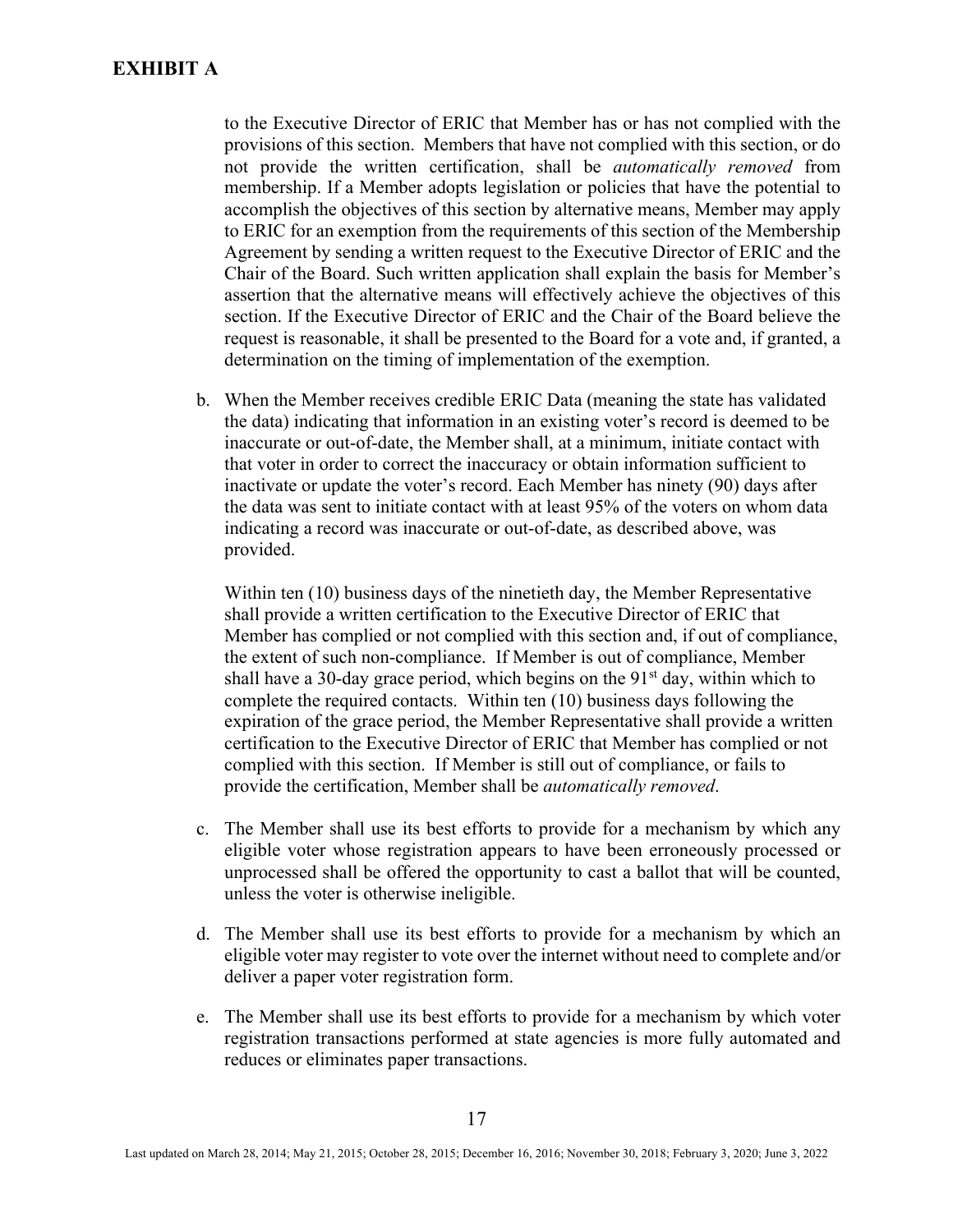# **EXHIBIT A**

6. Voter Participation Data. ERIC recognizes that the appearance of improper voting, allegations of improper voting, and actual improper voting undermines public confidence in the electoral process and election outcomes. ERIC can be a tool to identify potentially improper votes, and refer them to Members for further investigation consistent with each state's laws. For the purposes of this Agreement, "improper votes" means votes cast by an individual who may have voted more than once in the Member jurisdiction at the same election, voted in more than one Member jurisdiction at the same election, or voted on behalf of a deceased voter within the Member jurisdiction.

Upon the written request of a Member Representative, ERIC shall provide the Member with data identifying voters who appear to have cast improper votes in a preceding election. Members shall not be required to request these data. Use or acceptance of these data shall not be a condition of membership.

To receive these data, Members shall submit a written request to the Executive Director at least 30 calendar days before the applicable election. In the written request, the Member must: (1) specify the election for which it requests data identifying voters who appear to have cast improper votes, (2) affirm that it will submit to ERIC voting history data for the applicable election in a manner consistent with how voter files and motor vehicle records are submitted to ERIC, (3) affirm that it will accept the requested data from ERIC, (4) affirm that it will complete a reasonable internal investigation of any possible improper votes before publicly releasing information about the data, and (5) affirm that it can protect the confidentiality of the individual-level data, either by state law or administrative rule, until the internal investigation is complete and the findings are turned over to law enforcement.

- 7. Single Point of Transfer. The Member shall designate and maintain a single point of transfer of data and a single data source/point of data per data feed.
- 8. Performance Data. Within 30 days of the date of execution of this agreement, and every one hundred eighty (180) days thereafter, the Member shall report to ERIC data relating to performance under this Agreement, as described in Exhibit C.
- 9. State Specific Requirements. From time to time, legislation or implementing regulations enabling states to become members of ERIC will contain state-specific membership requirements not applicable to all Members. Such state-specific requirements are set forth in Exhibit D.
- 10. Publicity. The Member shall not make or permit any person connected with it to make any announcement or statement purporting to be on behalf of ERIC, or use any logo, trademark, service mark, or business or trading name of ERIC or any other Member of ERIC without the prior written approval of ERIC or the affected Member, as applicable. Furthermore ERIC shall not make or permit any person connected with it to make any announcement or statement purporting to be on behalf of any Member, or use any logo, trademark, service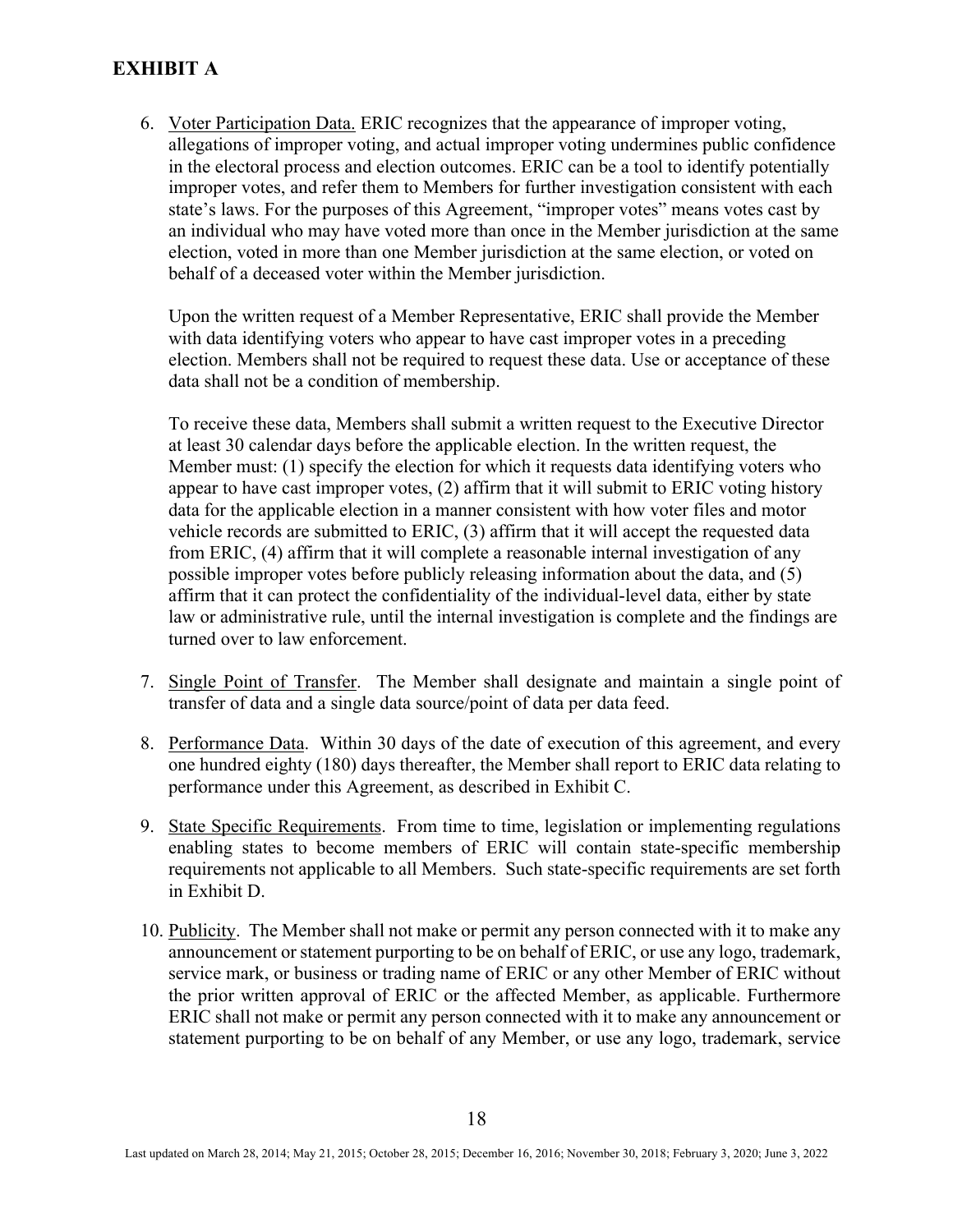mark, or business or trading name of any Member of ERIC without the prior written approval of the affected Member.

- 11. Waiver. No waiver by any party for any breach by the other of any of the provisions of this Agreement shall be deemed a waiver of any preceding or succeeding breach of the same or any other provisions hereof. No such waiver shall be effective unless in writing and then only to the extent expressly set forth in writing.
- 12. Severability. The provisions of this Agreement are separate and severable, and the invalidity of any of them shall not affect or impair the validity or enforcement of the remaining provisions.
- 13. Assignment. ERIC may not sell, assign, or otherwise transfer any of its rights or interests or delegate any of its duties or obligations in this Agreement, without a majority vote of the entire Membership. The Member may not sell, assign, or otherwise transfer any of its rights or interests or delegate any of its duties or obligations in this Agreement, without the prior written consent of ERIC. Any sale, assignment, or transfer in violation of this Section is void and without effect.
- 14. No Partner or Agency. This Agreement does not constitute or create a partnership or joint venture with any Member or among the Members; appoint any Member as an agent for ERIC or any other Member, or appoint ERIC as an agent for any Member; or create any fiduciary obligations among the Members, except as may be expressly set forth in this Agreement.
- 15. Amendments. Amendments or modifications of this Agreement shall be effective immediately upon approval of such changes by the entire Membership in accordance with Article VI, Section 5 of the Bylaws.
- 16. Communications; Notices. All communications and notices that are required to be given by ERIC or a Member pursuant to this Agreement must be in writing and sent to the recipient either by electronic mail, personal delivery, overnight commercial courier service, or facsimile. Members may request a preferred method of delivery and the Corporation will make all reasonable efforts to oblige such requests. Communications and notices must be sent using the Notice Details set forth on the signature page of this Agreement, unless these details are changed by delivery of a written notice to ERIC, if the change related to a Member, or the Member, if the change relates to ERIC. The Executive Director of ERIC shall maintain or cause to be maintained a roster of Members that contains a compilation of Notice Details for each Member, and which shall be distributed periodically to the Members.
- 17. Counterparts. This Agreement may be executed in two (2) or more counterparts, each of which when fully executed shall be an original, and all of said counterparts taken together shall be deemed to constitute one and the same agreement.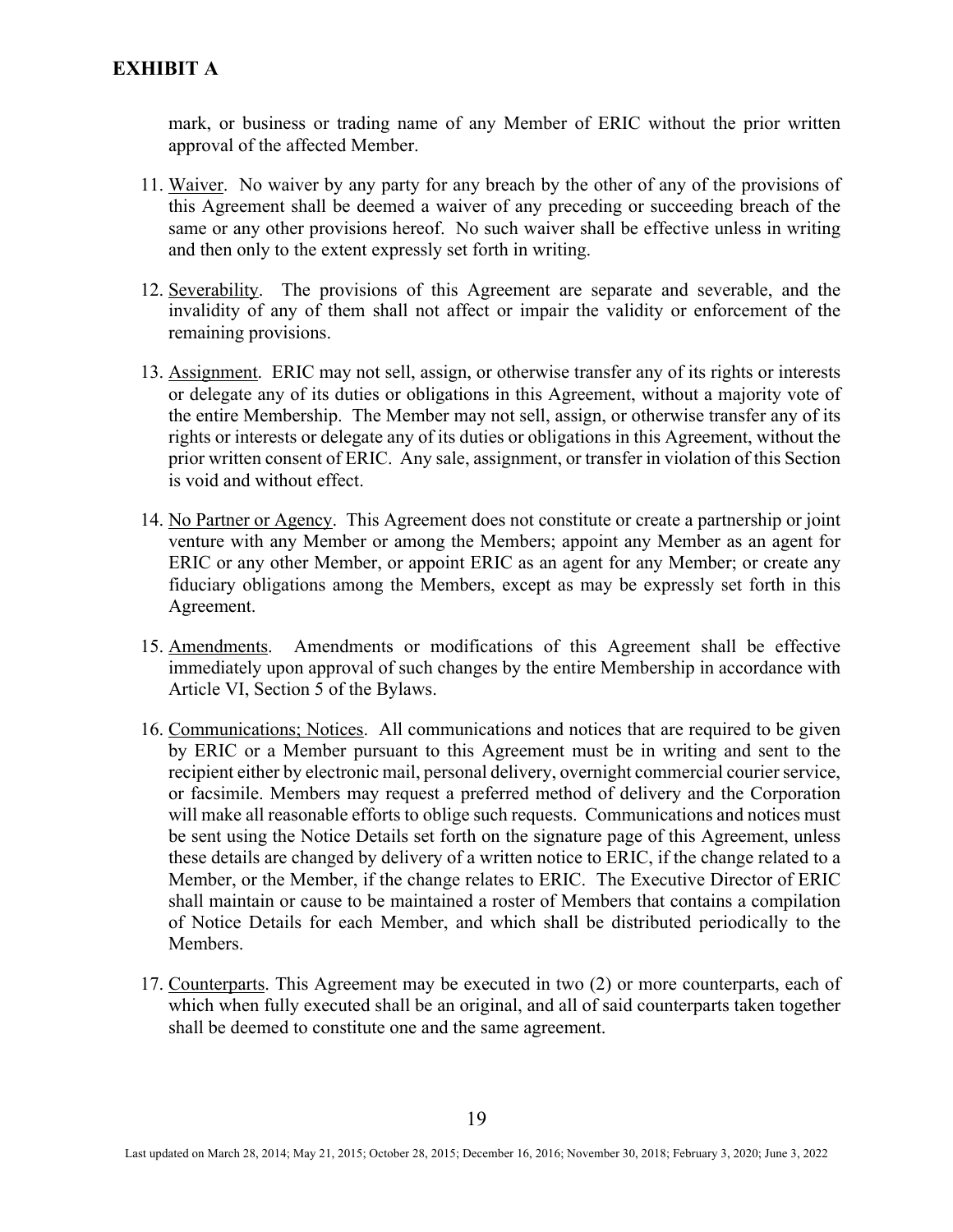# **EXHIBIT A**

- 18. Complete Agreement. This Agreement is the parties' final and binding expression of their agreement and the complete and exclusive statement of its terms. This Agreement cancels, supersedes and revokes all prior negotiations, representations and agreements between the parties, whether oral or written, relating to the subject matter of this Agreement.
- 19. Headings and Subsections. Section headings are provided for reference and do not constitute part of this Agreement.
- 20. Definitions. As used herein, the term "state" includes the fifty (50) states, the District of Columbia, and the territories of the United States.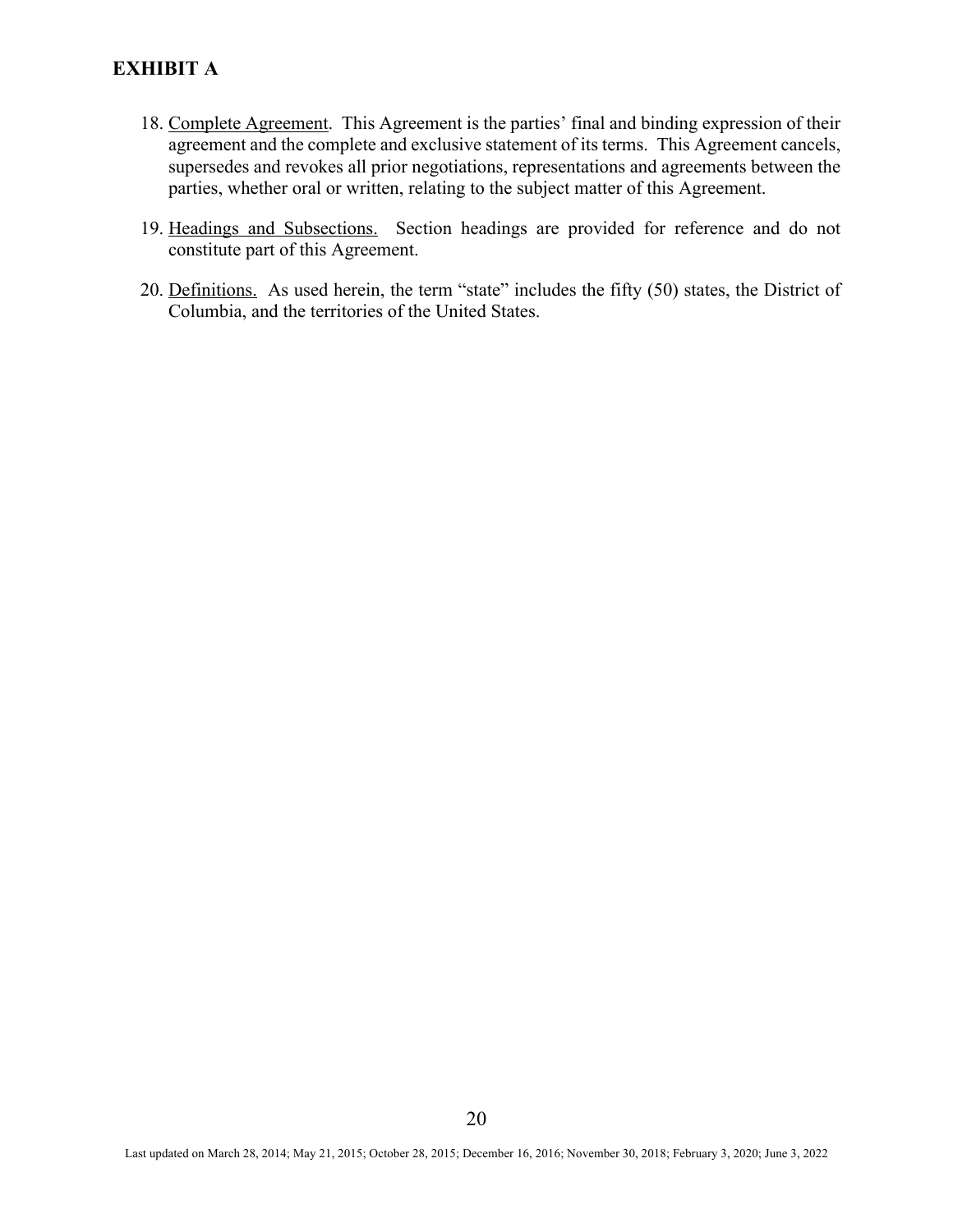# **EXHIBIT A**

# **ELECTRONIC REGISTRATION INFORMATION CENTER, INC.**

| By:    |  |
|--------|--|
| Name:  |  |
| Title: |  |
| Date:  |  |
|        |  |

| Notice Details: | With a copy to: |
|-----------------|-----------------|
| Name:           | Name:           |
| Title:          | Title:          |
| Address:        | Address:        |
| Phone:          | Phone:          |
| Fax:            | Fax:            |

# **[MEMBER]**

| By:    |  |
|--------|--|
| Name:  |  |
| Title: |  |
| Date:  |  |

# Notice Details: With a copy to:

Name: Name: Title: Title: Phone: Phone: Phone: Phone: Phone: Phone: Phone: Phone: Phone: Phone: Phone: Phone: Phone: Phone: Phone: Phone: Phone: Phone: Phone: Phone: Phone: Phone: Phone: Phone: Phone: Phone: Phone: Phone: Phone: Phone: Phone: Phone Fax: Fax:

Address: Address: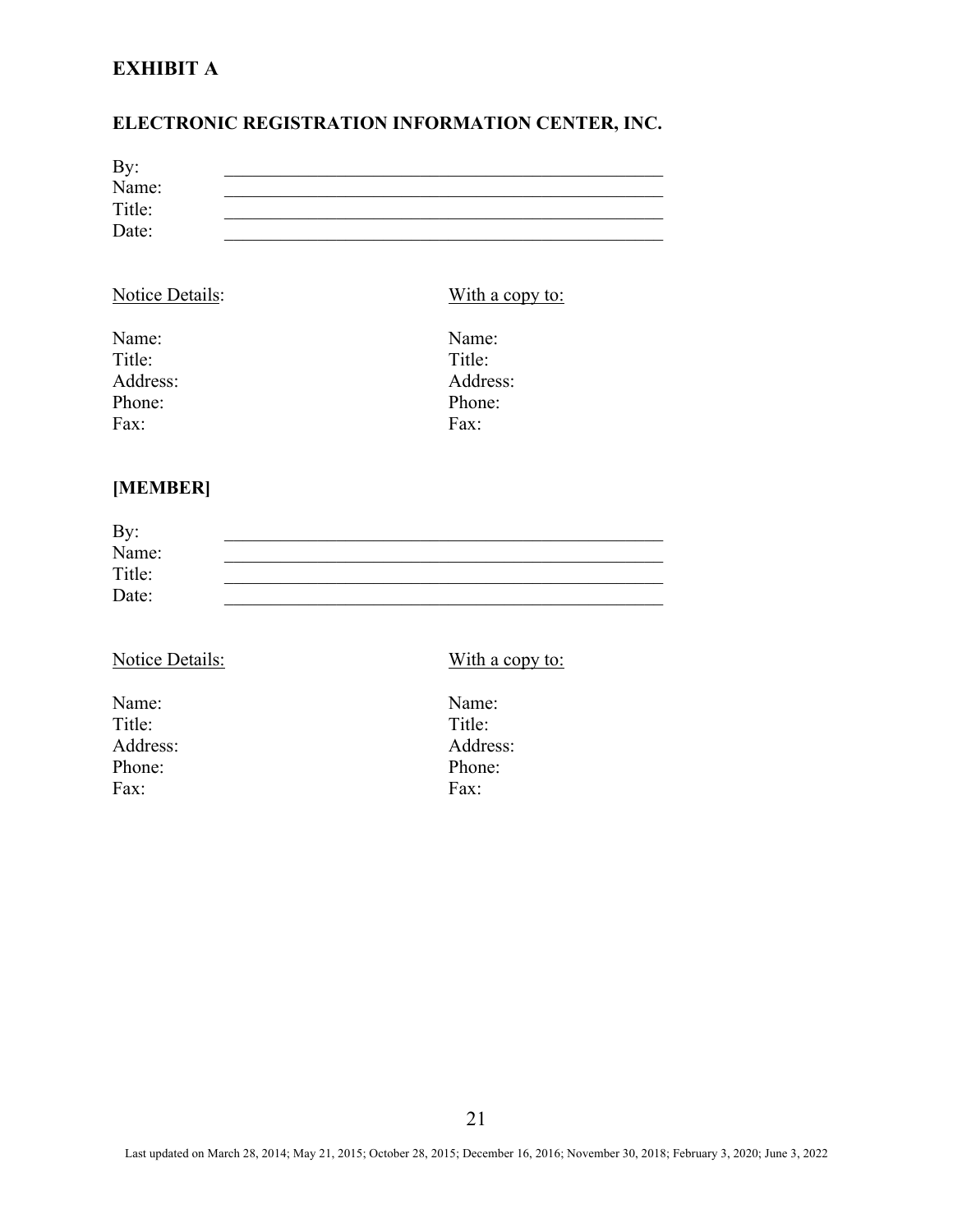# **ELECTRONIC REGISTRATION INFORMATION CENTER, INC.**

# **Voter Registration and motor vehicles data fields to be submitted to ERIC by each participating jurisdiction, if collected by the Member State**

- 1. All name fields
- 2. All address fields
- 3. Driver's license or state ID number
- 4. Last four digits of Social Security number
- 5. Date of birth
- 6. Activity dates as defined by the Board of Directors
- 7. Current record status
- 8. Affirmative documentation of citizenship
- 9. The title/type of affirmative documentation of citizenship presented
- 10. Phone number
- 11. E-mail address or other electronic contact method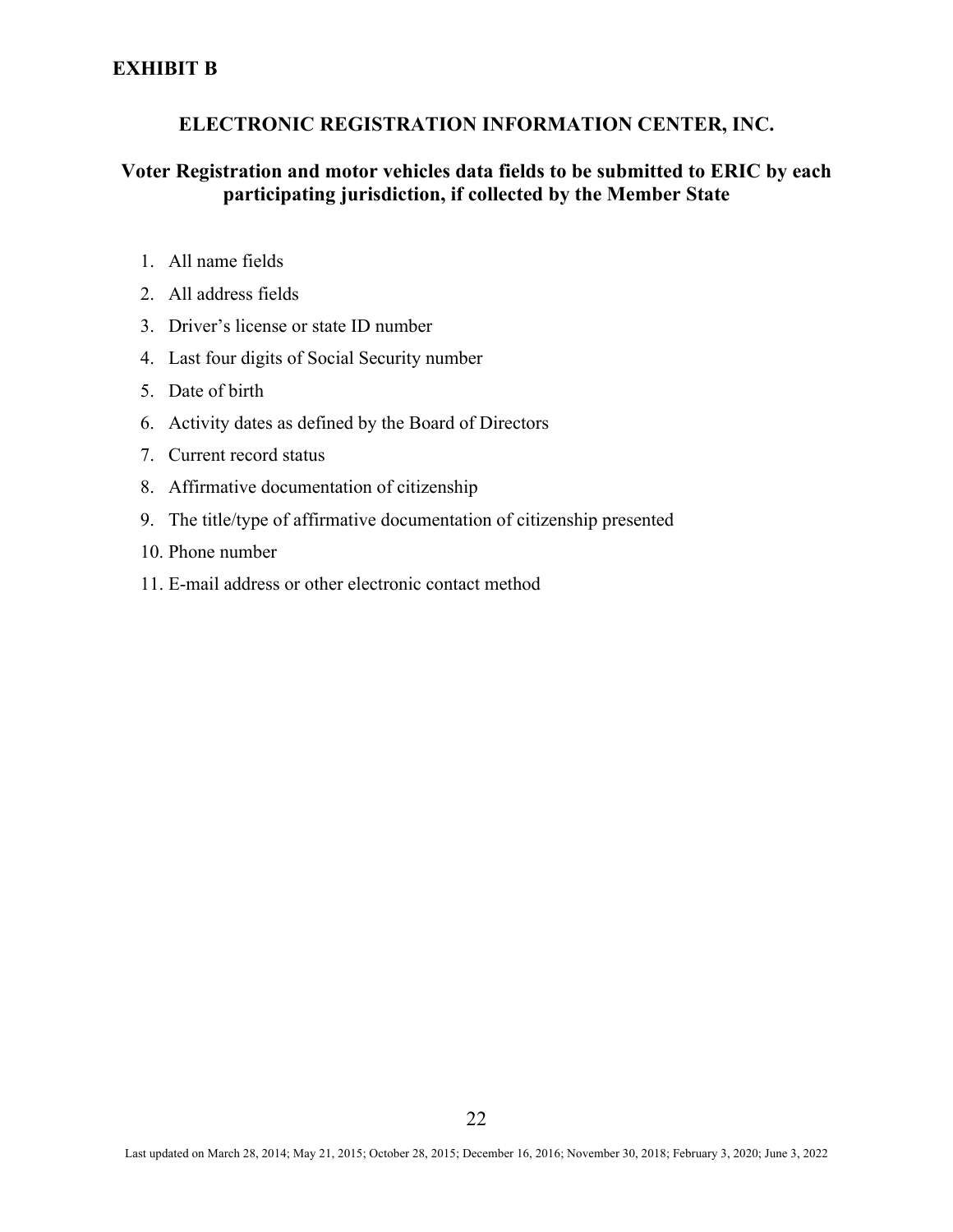# **ELECTRONIC REGISTRATION INFORMATION CENTER, INC.**

# **Performance data to be submitted to ERIC by each participating jurisdiction**

Each jurisdiction will have two types of performance data submission:

- A. Prior to receiving the first ERIC reports, the jurisdiction will submit a set of baseline data for a representative period of time to use for comparisons.
- B. After receiving the first ERIC reports, the jurisdiction will begin submitting data for the activity within the specified time period.

Performance Data Points

- 1. Number of voter registration applications new to the Member's jurisdiction submitted by the voter on a paper form
- 2. Number of new voter registration applications new to the Member's jurisdiction submitted by the voter electronically
- 3. Number of updates to a voter's existing voter registration submitted by the voter on a paper form
- 4. Number of updates to a voter's existing voter registration submitted by the voter electronically
- 5. Number of records reported from ERIC on In-state Movers report who updated through the jurisdiction's online voter registration system (if available)
- 6. Election statistics, totals for any federal elections within the period of:
	- a. Number of new voters to the Member's jurisdiction who registered and voted on the same day, where applicable
	- b. Number of updates to a voter's existing registration submitted on the same day on which they voted, where applicable
	- c. Total number of provisional ballots cast
	- d. Total number of provisional ballots counted
	- e. Total number of provisional ballots uncounted, by reason (if available)

*Note: for context, ERIC will use voter turnout data from the United States Elections Project (www.electproject.org)*

- 7. Number of individuals for whom contact was initiated and invited to register as a result of reports received from ERIC within the period
- 8. Number of individuals for whom contact was initiated and invited to correct their registration as a result of reports received from ERIC within the period